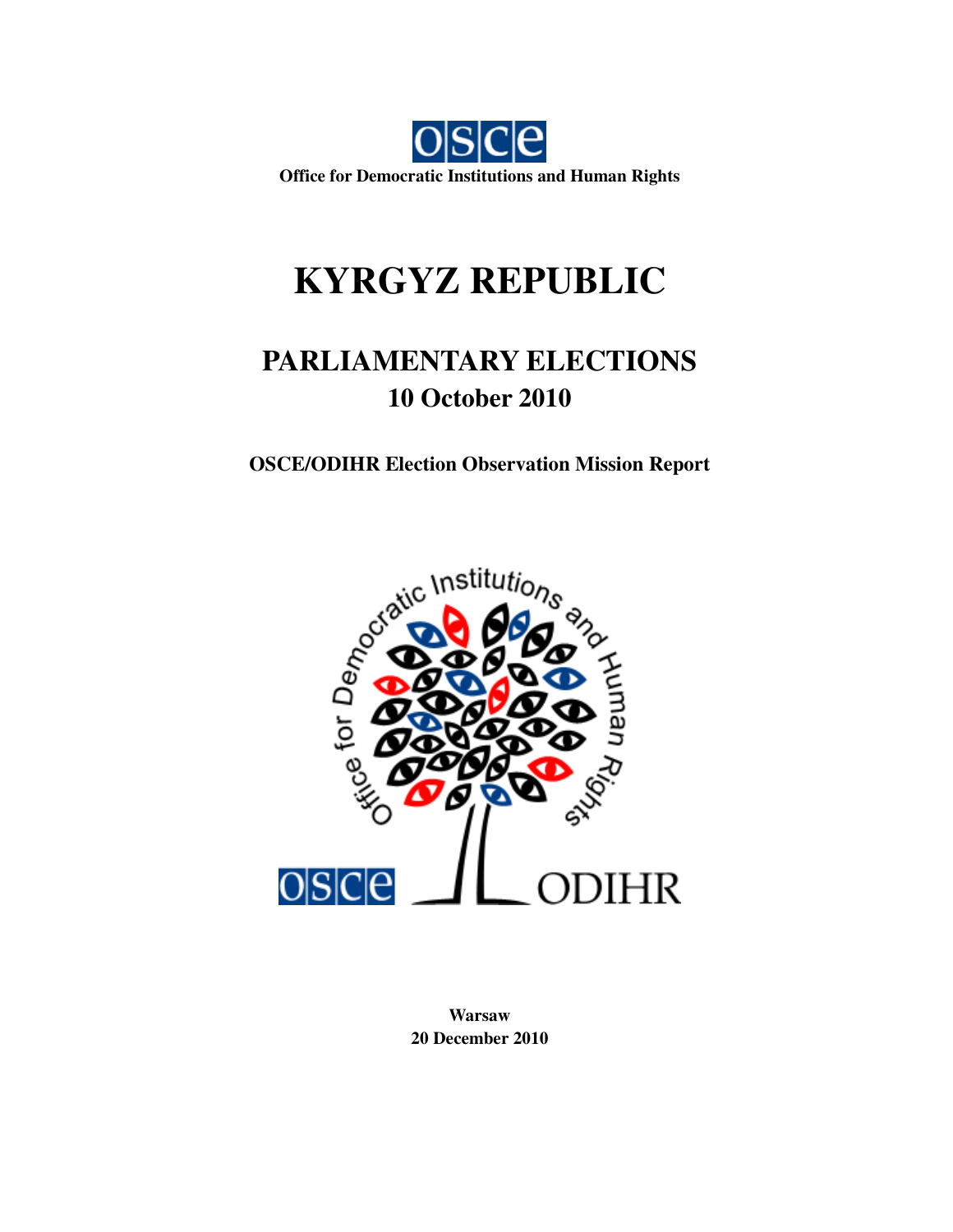# **TABLE OF CONTENTS**

| I.                                         |  |
|--------------------------------------------|--|
| II.                                        |  |
| III.                                       |  |
| IV.                                        |  |
| A.<br><b>B.</b>                            |  |
| V.                                         |  |
| VI.                                        |  |
| VII.                                       |  |
|                                            |  |
| IX.                                        |  |
| <b>X.</b>                                  |  |
| $\mathsf{A}$ .<br><b>B.</b><br>$C_{\cdot}$ |  |
| XI.                                        |  |
| XII.                                       |  |
|                                            |  |
|                                            |  |
| XV.                                        |  |
| A.<br>$\mathbf{B}$ .<br>$C_{\cdot}$        |  |
|                                            |  |
|                                            |  |
| A.                                         |  |
| <b>B.</b>                                  |  |
|                                            |  |
|                                            |  |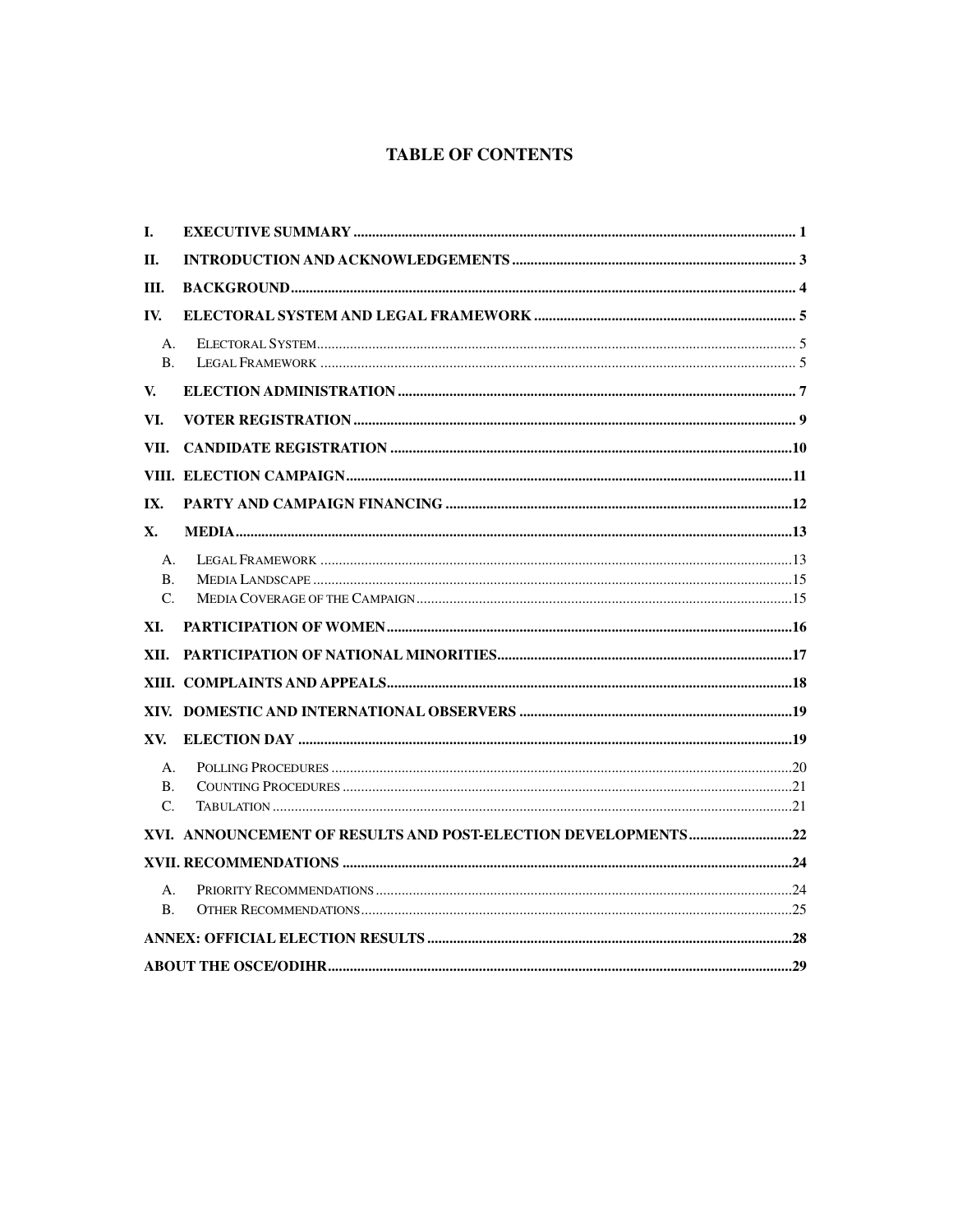# **KYRGYZ REPUBLIC PARLIAMENTARY ELECTIONS 10 October 2010**

# **OSCE/ODIHR Election Observation Mission Final Report 1**

# **I. EXECUTIVE SUMMARY**

 $\ddot{\phantom{a}}$ 

Following an invitation from the Ministry of Foreign Affairs of the Kyrgyz Republic to observe the 10 October 2010 parliamentary elections, the OSCE Office for Democratic Institutions and Human Rights (OSCE/ODIHR) deployed an Election Observation Mission (EOM) on 7 September 2010. The OSCE/ODIHR assessed the election process for compliance with OSCE commitments and other international standards for democratic elections as well as with the legislation of the Kyrgyz Republic. For election day observation, the OSCE/ODIHR joined efforts with observer delegations from the OSCE Parliamentary Assembly (OSCE PA) and the European Parliament (EP).

These parliamentary elections constituted a further consolidation of the democratic process. Political pluralism, a vibrant campaign and confidence in the Central Commission for Elections and Referenda (CEC) characterized the elections. The authorities displayed the political will to hold democratic elections in line with OSCE commitments. Nevertheless, there is an urgent need for profound electoral legal reform.

To gain seats in Parliament, a political party had to surpass a 5 per cent national and 0.5 per cent regional threshold, both calculated against the number of registered voters rather than based on turnout. Though originally designed with the intention to stabilize the country, the unusual regional threshold compromises the objective of proportional representation. The provision introduced by the new Constitution limiting a single political party to 65 seats, notwithstanding the number of votes received, challenges the free expression of the will of the people but can, on the other hand, be seen as a transitory measure to build a pluralistic parliament.

The legal framework for elections is not yet consistent with the new Constitution. Election stakeholders widely recognized the authority of the CEC to fill existing gaps as a temporary measure to remedy legal inconsistencies. The legal framework continues to prohibit independent candidates from standing in parliamentary elections, which is not in accordance with OSCE commitments. It also denies elected deputies the right to leave or join a parliamentary faction at their discretion and imposes excessive restrictions on suffrage rights for persons serving a prison term.

The CEC operated independently from government and partisan interests, and made efforts to replicate this in lower-level election commissions. The CEC generally worked in a collegial and transparent manner and earned the trust of election stakeholders. Despite a shortage of staff, the CEC generally performed its duties satisfactorily and within legal deadlines. The CEC made commendable efforts to introduce additional safeguards, including the inking of voters' thumbs, to strengthen the integrity of the elections. However, some procedures were

<sup>1</sup> This report is also available in Kyrgyz and Russian. However, the English version remains the only official document.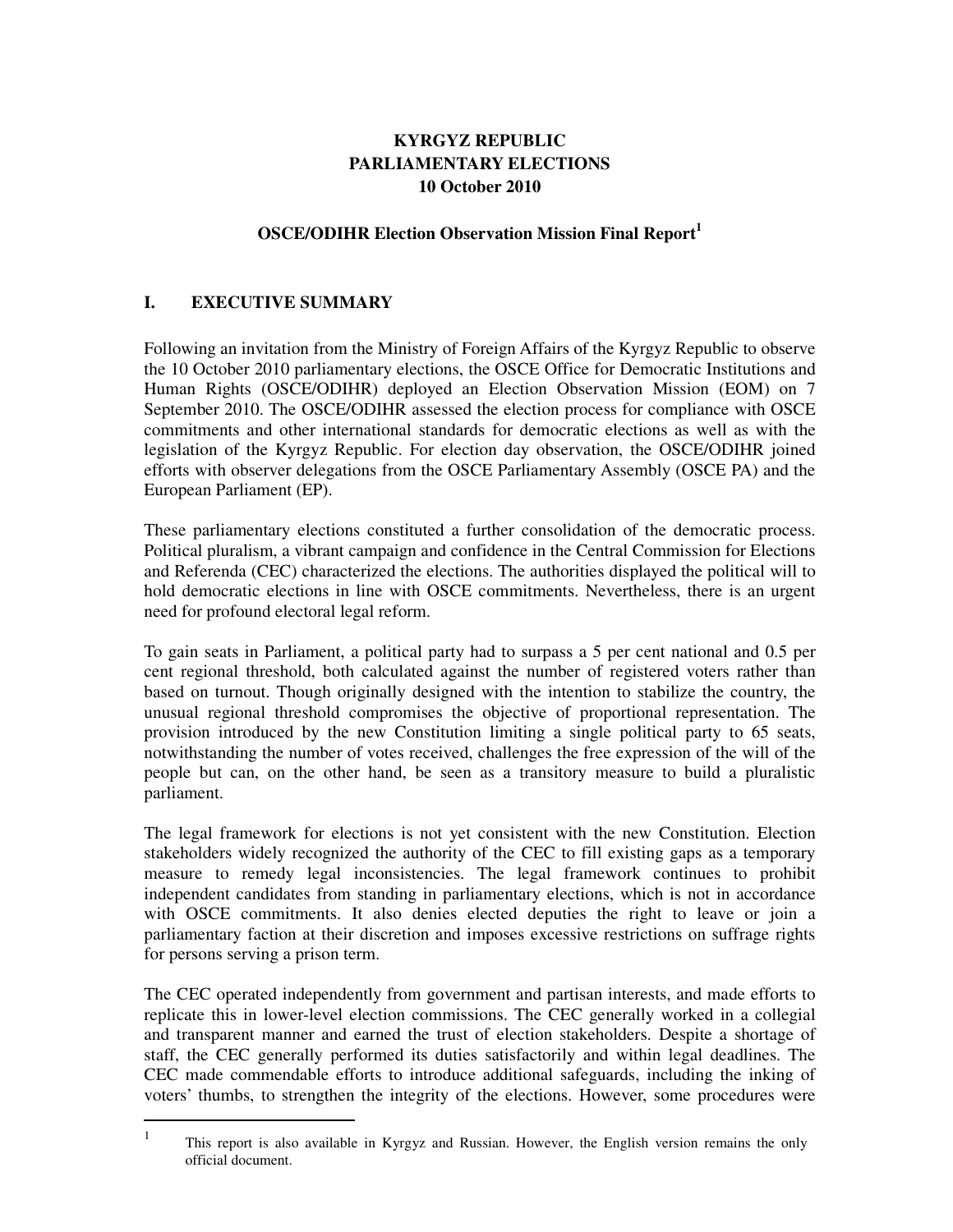introduced late or not sufficiently elaborated, and were poorly communicated to lower level commissions. Many commission members at lower levels lacked experience. These factors had a negative impact on the performance of polling staff on election day.

The quality and accuracy of voter lists remain a serious concern. Due to a lack of national or regional cross checks, the lists contained many duplicates. At the same time, population figures seem to suggest that not all eligible voters are registered to vote. The calculation of thresholds based on the total number of registered voters, including voters added in polling stations before and on election day, caused confusion. In addition, the deficiencies of the residency registration system resulted in the disenfranchisement of thousands of citizens, including internal migrants and citizens displaced after the June events.

An inclusive registration process resulted in a pluralistic field of 29 political parties, which provided voters with a genuine choice of political alternatives. The campaign was highly competitive and took place in a peaceful atmosphere throughout the country, despite underlying tensions. Fundamental freedoms, including the freedoms of expression, assembly, association and movement, were generally respected. Political parties were able to campaign freely, with no major impediments or incidents. However, there were a few observed incidents of coercion to attend rallies and some local administrations were seen as biased towards certain parties. The authorities took appropriate measures against isolated instances of nationalist rhetoric.

The State-funded media met their legal obligations to provide free airtime and print space to all contestants. Political debates broadcast on national TV provided voters with an opportunity to compare platforms and the views of different candidates. The media, however, otherwise did not cover the campaign except through exclusively broadcasting paid political advertising, including during news programs. Only the national broadcaster clearly separated purchased airtime from its news and information programs and labeled it as such, in line with good international practices. The available information allowed voters to form opinions on political alternatives; however, their ability to make a fully informed choice was impaired by the broadcasting of exclusively partisan information and the subsequent lack of impartial and analytical editorial information about the campaign.

All party lists initially met legal requirements for the inclusion of women, national minorities and age groups. However, political parties predominantly allocated highly visible campaign activities to male Kyrgyz candidates and did not have specific plans to attract female voters or voters belonging to national minorities, including ethnic Uzbeks. Though parties and candidates were free to campaign in their preferred language, Kyrgyz and Russian languages were almost exclusively used, even in predominantly ethnic Uzbek areas.

During the pre-election period, there were few official complaints. Even widespread allegations about vote-buying and the abuse of administrative resources rarely resulted in formal complaints. The CEC did not consistently decide on complaints during its sessions as required by law, thus limiting collegiality and transparency in adjudicating pre-election disputes. The failure to provide timely and written decisions on complaints deprived plaintiffs of their right to receive effective legal redress and to appeal to court.

On election day, the atmosphere was calm and voting proceeded in an orderly and transparent manner throughout the country. Overall, international observers assessed the voting process positively, but gave a significantly less positive assessment of the counting of votes and tabulation of results. Counting and tabulation procedures were not followed consistently and a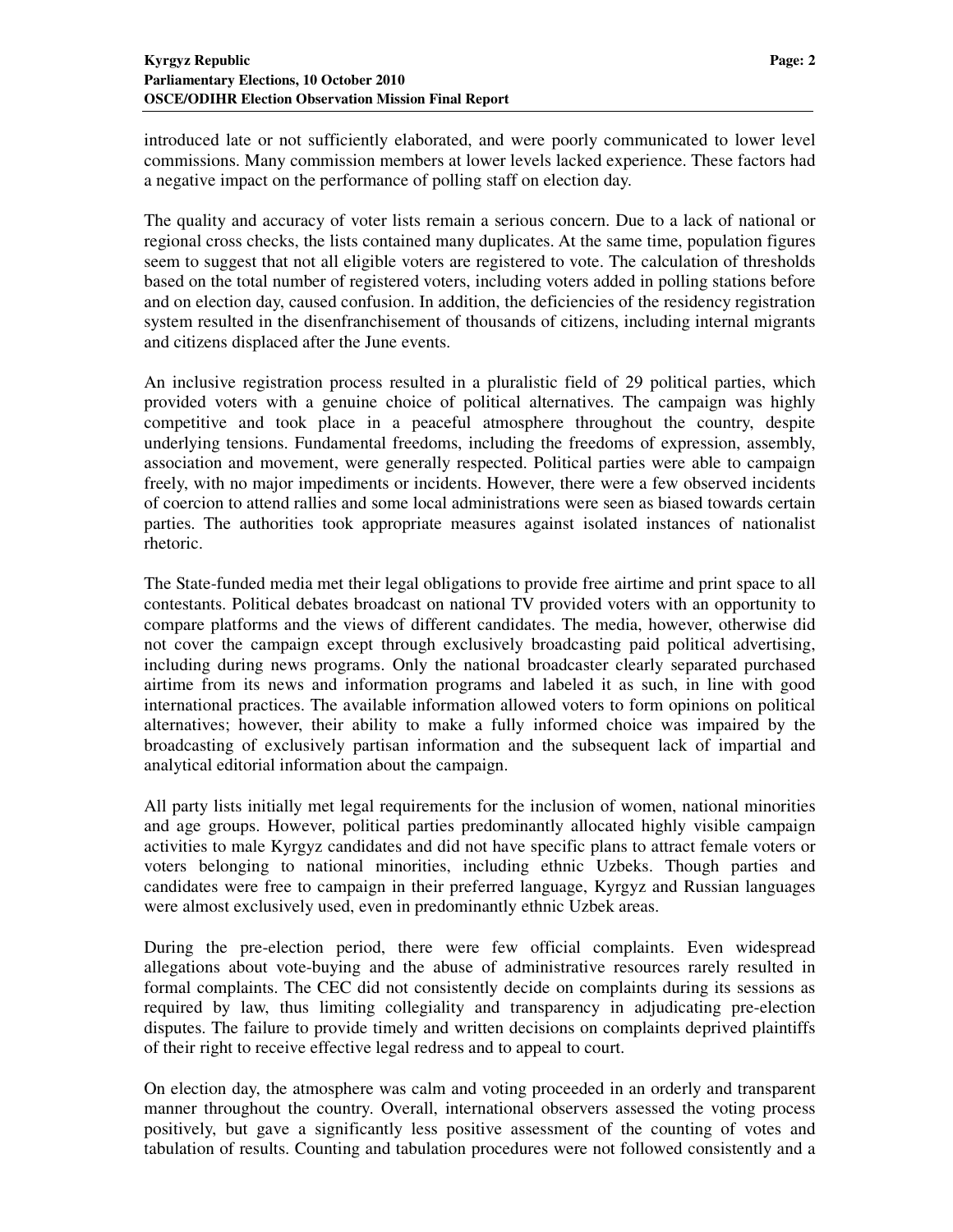number of Precinct Election Commissions (PECs) encountered problems completing results protocols. Civil society played an active role in the election process and the large presence of international and domestic observers contributed to a high level of transparency. However, the presence of unauthorized persons in polling stations throughout the day remains a concern.

Positively, the CEC uploaded preliminary results, broken down by polling station, on its website throughout election night. These indicated that five parties, *Ata-Jurt*, SDPK*, Ar Namys, Respublika* and *Ata Meken*, had successfully surpassed both thresholds to attain seats in parliament. *Butun Kyrgyzstan*, which came in sixth place, falling just below the five per cent national threshold, organized public protests demanding that the CEC recalculate thresholds and questioning the accuracy of reported voter list data.

In a positive move, the CEC invited political parties to submit their claims against the published PEC protocols and formed a working group for verifying protocol differences. This revealed a large number of protocols completed with incorrect voter list totals. The CEC made significant efforts to correct voter list figures, including by consulting original election material, and adjusted more than half of the protocols to reflect the correct numbers. The results of 5 PECs in-country and 20 out-of-country polling stations were annulled after major procedural irregularities were revealed. As a result, the CEC initiated measures against several heads of Kyrgyz diplomatic missions for neglect of the out-of-country voting procedures.

The CEC did not hold formal sessions between 9 and 25 October, but intensified its practice of conducting closed working meetings where important decisions were made, including the decision to recall all election material back to Bishkek. This practice and the adjudication of post-election day complaints as well as the failure of the CEC to display consolidated final results data on its website reduced transparency.

On 1 November, the CEC announced the final results and confirmed that five parties had passed the thresholds to attain seats in parliament. All appeals against the final results were dismissed by the courts. Following the post-election resignations of 7 candidates that won seats, the new parliament convened with 28 female members (23.33 per cent) and 14 (11.66 per cent) members belonging to a national minority.

# **II. INTRODUCTION AND ACKNOWLEDGEMENTS**

Following an invitation from the Ministry of Foreign Affairs of the Kyrgyz Republic and based on the findings and conclusions of the Final Report of the OSCE/ODIHR Limited Referendum Observation Mission for the 27 June constitutional referendum, the OSCE Office for Democratic Institutions and Human Rights (OSCE/ODIHR) deployed an Election Observation Mission (EOM) on 7 September. The OSCE/ODIHR EOM was led by Ms. Corien Jonker and consisted of an 18-member core team based in Bishkek and 22 long-term observers deployed to all oblasts as well as the cities of Bishkek and Osh.

For election-day observation, the OSCE/ODIHR joined efforts with observer delegations from the OSCE Parliamentary Assembly (OSCE PA) and the European Parliament (EP). Mr. Morten Høglund, Head of the OSCE PA Delegation, appointed by the OSCE Chairperson-in-Office as Special Coordinator, led the OSCE short-term observer mission. The EP delegation was led by Ms. Katarína Neveďalová. On election day, 266 observers, originating from 36 OSCE participating States, were deployed across the country. They visited some 800 of the 2,889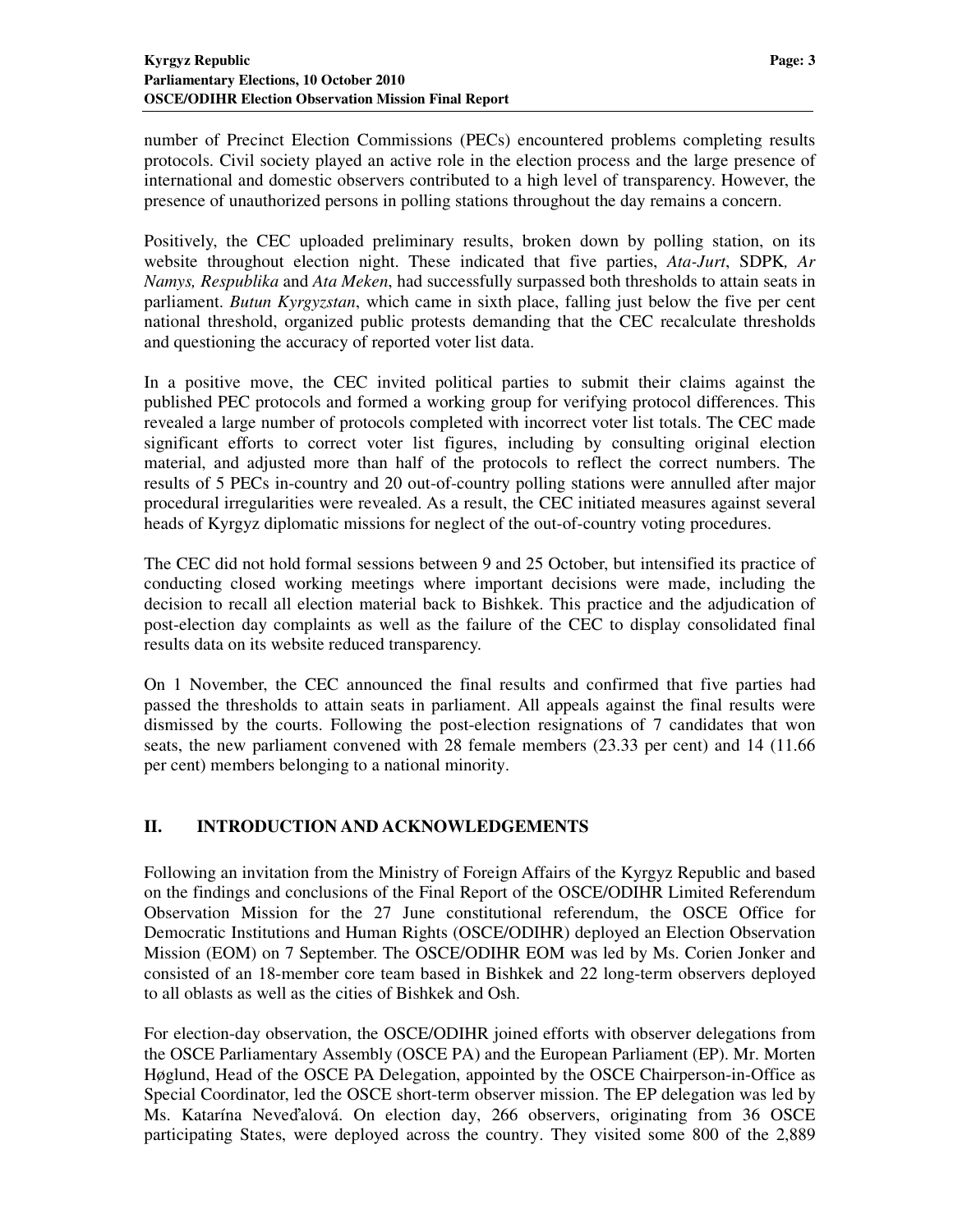polling stations and observed the work of 42 of the 57 Territorial Election Commissions (TECs).

The election process was assessed for compliance with OSCE commitments and other international standards for democratic elections as well as with domestic legislation. This final report follows a Statement of Preliminary Findings and Conclusions released at a press conference on 11 October 2010.<sup>2</sup>

The OSCE/ODIHR is grateful to the Ministry of Foreign Affairs, the CEC, political parties, the media, civil society, and other interlocutors in Kyrgyzstan for their co-operation. The OSCE/ODIHR also wishes to express its appreciation to the OSCE Centre in Bishkek, diplomatic representations of OSCE participating States and international organizations in Kyrgyzstan for their assistance and co-operation throughout the course of the mission.

# **III. BACKGROUND**

 $\ddot{\phantom{a}}$ 

Violent protests in early April 2010 led to the ouster of President Bakiev and the dissolution of the previous parliament. A provisional government was formed, headed by Ms. Roza Otunbaeva as President.<sup>3</sup> After the dispersion of the *Ak Jol* party, affiliated with former President Bakiev, the party landscape was no longer dominated by a single party. The provisional government was broadly supported by *Ak Shumkar*, *Ata Meken* and SDPK, though not by *Ar Namys*, which favored a presidential system. New parties representing different interests emerged, including *Ata-Jurt* and *Butun Kyrgyzstan*, which considered themselves to be in opposition to the provisional government, and *Respublika*, which focused on economic issues.

In June, violent clashes between members of the Kyrgyz and Uzbek communities in Osh and Jalal-Abad resulted in a high number of casualties and displaced citizens. On 27 June, the authorities succeeded in creating the necessary conditions for the conduct of a peaceful constitutional referendum despite the challenging circumstances following the tragic events.<sup>4</sup> The OSCE/ODIHR provided a cautiously optimistic assessment of the constitutional referendum despite evident shortcomings. On 10 August, President Otunbaeva announced that elections to the *Jogorku Kenesh* (parliament) would be held on 10 October. Key members of the provisional government who decided to run for election left their posts, so as to avoid conflicts of interest.

Some actors, notably the Mayor of Osh, Mr. Melis Myrzakmatov, continued to question the legitimacy of the provisional government. Political tensions remained high and there were some attempts by politicians to destabilize the situation.<sup>5</sup> The overall security situation remained tense, especially in the South. Despite efforts by the authorities to increase the

<sup>2</sup> See http://www.osce.org/documents/odihr/2010/10/47026\_en.pdf.

<sup>3</sup> Provisional Government Decree 39 of 19 May approved the Law on Enactment of the Constitution of the Kyrgyz Republic and designated Ms. Otunbaeva as President for a transitional period until 31 December 2011.

<sup>4</sup> The OSCE/ODIHR observed the referendum process. Reports on the referendum and previous elections in the Kyrgyz Republic are available at: http://www.osce.org/odihr-elections/14475.html.

<sup>5</sup> On 5 August, Mr. Urmat Baryktabasov, leader of the *Meken Tuu* political party, organized a rally from Balykchy to Bishkek with the objective of holding a peaceful assembly and claiming the post of Prime Minister. The march was stopped outside the capital by special forces and Mr. Baryktabasov was detained on charges of attempting to overthrow the constitutional order (allegedly also stoking up ethnic tensions). Other politicians used inflammatory language, exploiting regional or ethnic differences.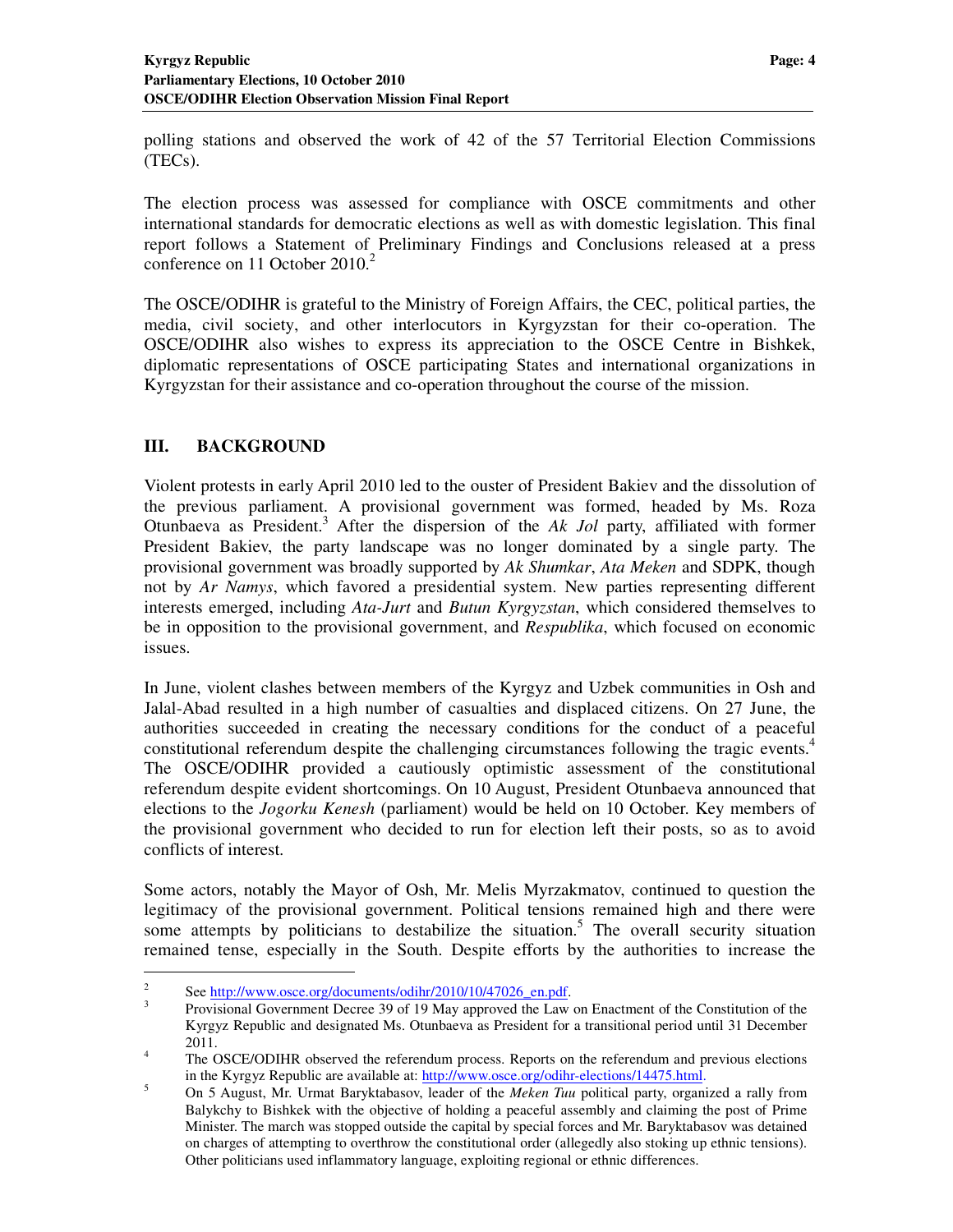presence of security services, OSCE/ODIHR EOM interlocutors asserted that election-related violence could not be ruled out.

# **IV. ELECTORAL SYSTEM AND LEGAL FRAMEWORK**

# **A. ELECTORAL SYSTEM**

The new Constitution introduced a semi-parliamentary system of government and increased the number of parliamentary seats from 90 to 120. Members of parliament are elected for a fiveyear term through a proportional party list system within a single nation-wide constituency. To attain seats, a party had to receive more than five per cent of the vote nation-wide and at least 0.5 per cent of the vote in each of the seven oblasts and Bishkek and Osh cities. Both thresholds were calculated against the number of registered voters. As noted in previous OSCE/ODIHR reports, the double threshold requirement compromises the objectives of a proportional representation system.<sup>6</sup> In order to avoid dominance of one political party in parliament, the new Constitution limits the number of seats a single party can win to 65 regardless of the number of votes received. Although this restriction challenges the free expression of the will of the people and paragraph 7.9 of the 1990 OSCE Copenhagen Document, it can be seen as a transitory measure to build a pluralistic parliament.

# **B. LEGAL FRAMEWORK**

Parliamentary elections are primarily regulated by the new Constitution, supplemented by the 2007 Electoral Code, the 1999 Law on Political Parties and the 2004 Law on the Central Commission for Elections and Referenda (Law on the CEC). In addition, the Constitution recognizes the precedence of norms of international law and provides that international treaties to which the State is a party have direct effect.<sup>7</sup>

The Constitution provides for the rule of law and fundamental civil and political rights and freedoms necessary for the conduct of democratic elections. However, the legal framework requires further improvement as several new constitutional provisions are not yet fully reflected in the general legislation and this continues to limit the full exercise of certain rights and freedoms.

Only political parties were entitled to nominate candidates for parliament. This effectively prevented individuals from standing for office as independent candidates, which is not in line with the 1990 OSCE Copenhagen Document.<sup>8</sup> In a positive step, and addressing previous OSCE/ODIHR recommendations, the new Constitution explicitly provides that parliamentary deputies are not bound by an imperative mandate.<sup>9</sup> However, Article 73.3.1 of the Constitution

<sup>6</sup> As noted in the OSCE/ODIHR Final Report for the 2007 Parliamentary elections "a party might receive more than five per cent of the vote nationwide, but if it missed the 0.5 per cent in only one region, it would not gain parliamentary representation, thus compromising the objective of proportional representation." See http://www.osce.org/documents/odihr/2010/07/45515\_en.pdf. 7

Article 6 of the Constitution.

<sup>8</sup> Paragraph 7.5 of the 1990 OSCE Copenhagen Document states: "[The participating States will] respect the right of citizens to seek political or public office, individually or as representatives of political parties or organizations, without discrimination". See also General Comment 25 (1996) of the UN Human Rights Committee to Article 25 of the International Covenant on Civil and Political Rights. Point 17 states that the "right of persons to stand for election should not be limited unreasonably by requiring candidates to be members of parties or of specific parties."

<sup>9</sup> Article 73.1 of the Constitution prohibits the imperative mandate, but fails to give a definition of the term. The term imperative mandate means that deputies are bound to remain members of the parliamentary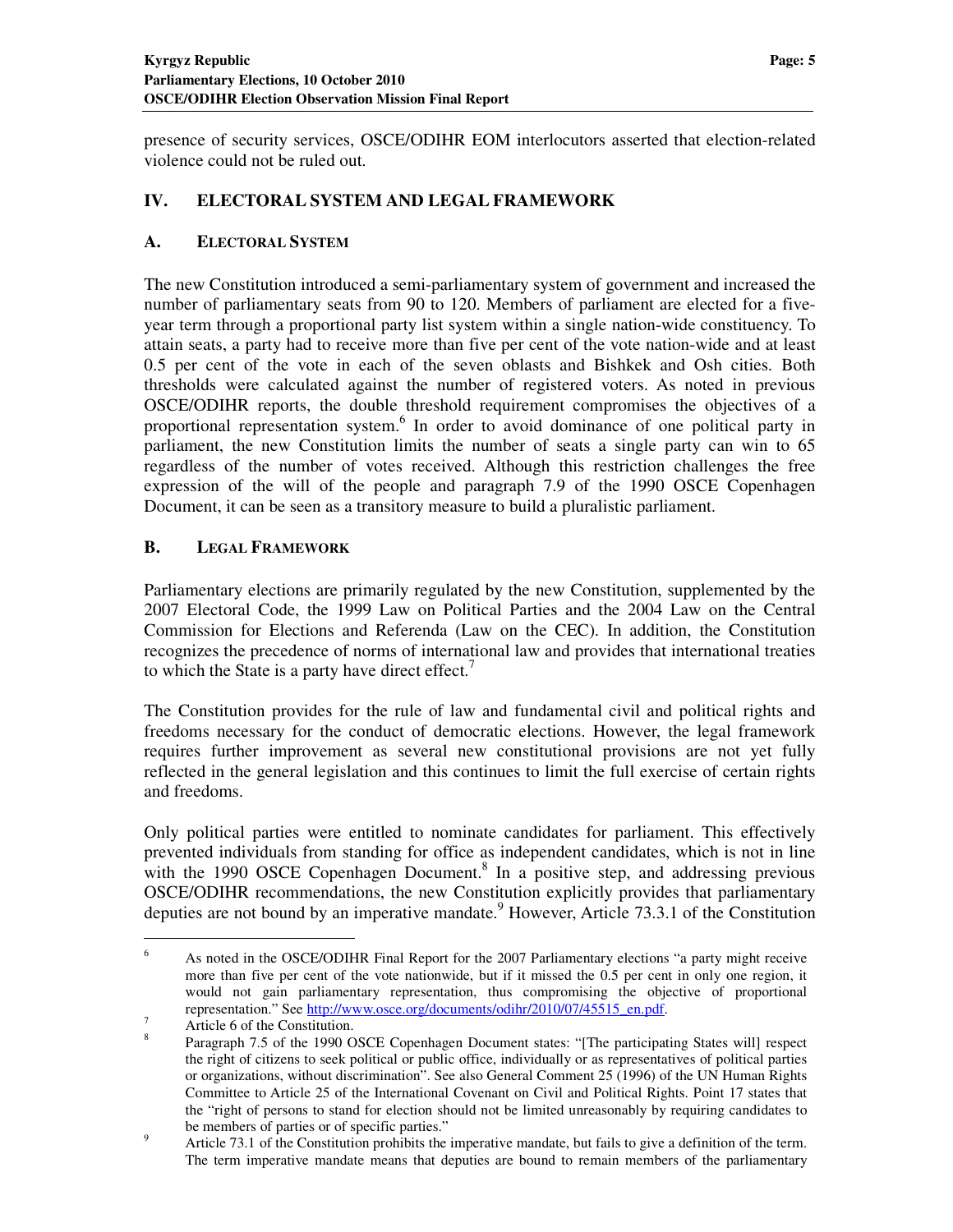still retains the notion that the mandate of elected deputies is terminated ahead of term if they cease to be members of a faction.<sup>10</sup> This seems to contradict the constitutional provision lifting the imperative mandate and reintroduces a disproportionate level of party or faction control over deputies elected by popular vote. This, in turn, contradicts paragraph 7.9 of the 1990 OSCE Copenhagen Document.<sup>11</sup>

Citizens are denied candidacy rights if they have previous criminal convictions that have not been cleared. Furthermore, persons serving a prison sentence have no voting rights, irrespective of the length of their sentence, the gravity of the offence or individual circumstances. The denial of voting rights, irrespective of the nature of the crime committed, may be considered a disproportionate sanction and inconsistent with internationally accepted practices.<sup>12</sup>

On 1 July, the provisional government amended the electoral code by decree with the intention of eliminating discrepancies with the newly adopted Constitution. These amendments were revoked by another decree on 9 August, following strong criticism that a provisional government is not legally mandated to amend existing laws by decrees. Electoral actors widely recognized the authority of the CEC to subsequently fill the gaps in the legal framework. The CEC resolved most, but not all, inconsistencies. However, altering laws by CEC decision could be considered as exceeding its competence and undermining the hierarchy of laws as provided by Article 6 of the Law on Normative Acts.

Most notably, the CEC clarified that the number of members of parliament (MPs) to be elected and the number of candidates required on a party's candidate list are to be in line with the new Constitution. It also issued an interpretation of the quota requirements contained in the electoral code for women, national minorities and youth by stipulating that they are to be respected only at the time of registering a candidate list.<sup>13</sup> On a positive note, the CEC reinstated the requirement of inking voters' thumbs as a safeguard against multiple voting. It also decided how seats were to be distributed in the event a party qualified for more than the maximum 65 seats. $^{14}$ 

Article 30.13 of the electoral code prohibits certain groups from campaigning, thereby introducing unreasonable restrictions on individual citizens. Members of charitable and religious organizations, rather than the organizations themselves, for example, are not allowed to campaign. These restrictions deny citizens their fundamental political rights. Campaigning by those under 18 years of age and foreign citizens is also prohibited.

faction or bloc to which they were elected throughout their term in office.

<sup>&</sup>lt;sup>10</sup> According to Article 70.3 of the Constitution, deputies unite in factions, which may form a majority faction or an opposition faction.

<sup>&</sup>lt;sup>11</sup> Paragraph 7.9 of the 1990 OSCE Copenhagen Document provides that "candidates who obtain the necessary number of votes required by law are duly installed in office and are permitted to remain in office until their term expires".

<sup>&</sup>lt;sup>12</sup> Though the Kyrgyz Republic is not member of the Council of Europe, the European Court of Human Rights provides some interpretations about the meaning of universal suffrage. The Court states that limitations on suffrage for prisoners can be imposed only where the prisoner has been convicted of a crime of such a serious nature that forfeiture of the suffrage right is a proportionate punishment, see *Hirst v. United Kingdom* (2005) and *Frodl v. Austria* (2010). The same notion is obtained in General Comment No. 25 (1996) to Article 25 of the International Covenant on Civil and Political Rights, which states that grounds for deprivation of voting rights should be "objective and reasonable" (point 14).

 $13$  CEC Resolution No 170 of 23 August.

CEC Resolution No 291 of 30 September.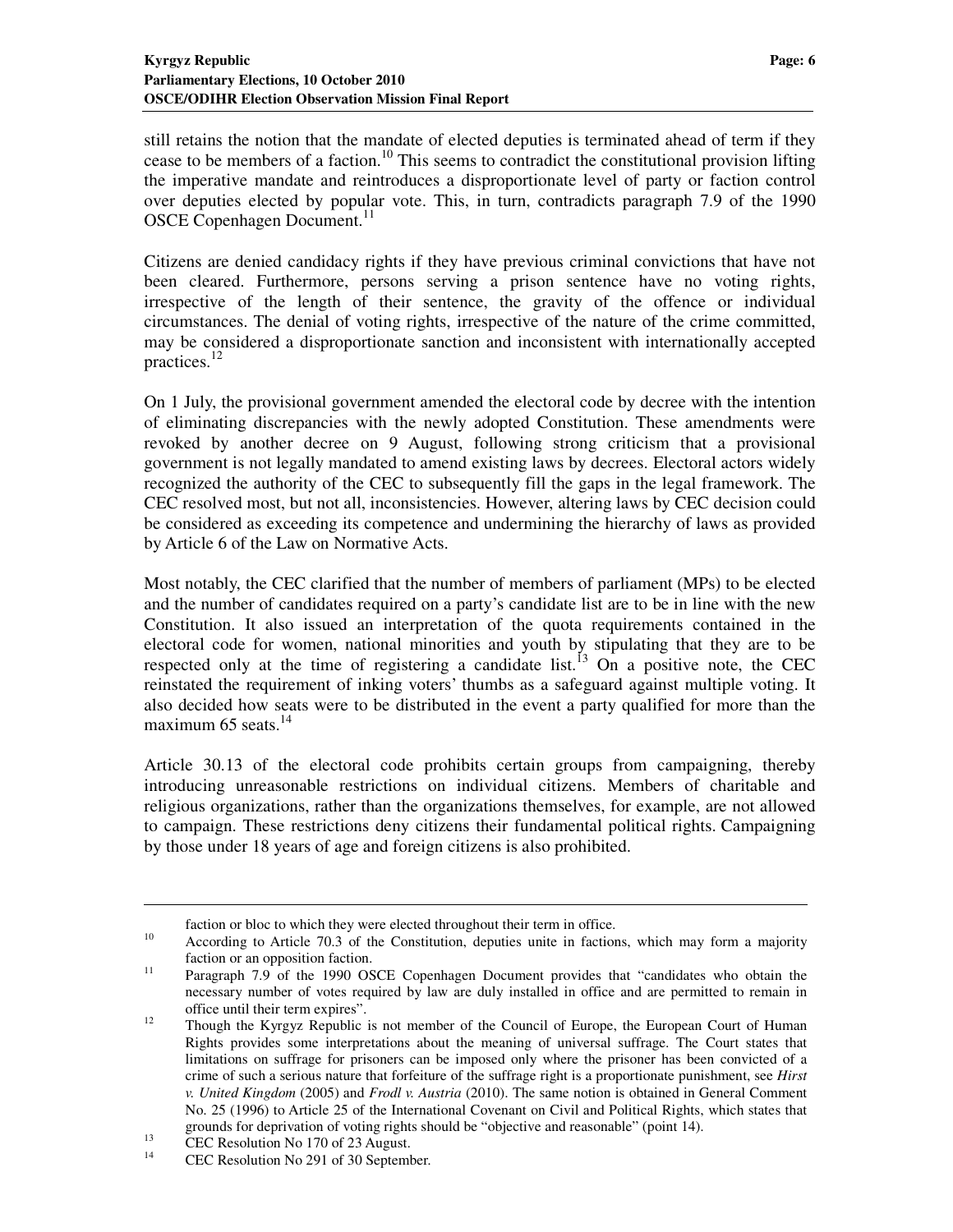Article 18.10 of the electoral code limits public expression of opinions by international observers until after the completion of voting. This restriction reduces the transparency required of international observers by preventing them from sharing their findings with the host country.

# **V. ELECTION ADMINISTRATION**

The election is administered by the CEC, seven Oblast commissions, and the Bishkek and Osh City Commissions (OECs), 56 Territorial (Rayon and Municipal) Election Commissions (TECs), and 2,289 PECs. A further 44 precincts were established abroad for out-of-country voting.

The CEC and OECs are appointed for five-year terms. TECs and PECs are appointed for each election by the respective superior election commission. In a move to restore trust in the election administration, the provisional government dismissed the previous CEC and appointed a new commission prior to the referendum. The current CEC has  $13$  members,<sup>15</sup> 7 from political parties and 6, including the chairperson, from civil society, as well as 2 international advisory vote members.<sup>16</sup> Eight political parties appointed advisory vote members to the CEC, while others sent their authorized representatives to sessions of interest.

The CEC operated independently from government and partisan interests and earned the trust of election stakeholders in a short period of time. Most CEC sessions were open to media and observers, and decisions were published on the CEC website and in the official gazette *Erkin Too*. The CEC generally acted in accordance with the law. In areas where the electoral code was unclear or insufficient, the CEC consulted political party representatives in order to gain consensus. The CEC conducted its work mostly in a transparent manner. However, the handling of complaints and some post-election activities, including the initial verification of protocols, were often dealt with in working meetings that were closed to advisory vote members and observers.

Lower-level commissions were comprised of members from political parties and so-called groups of voters $17$  to maintain balance and prevent undue political influence. No more than one third can be State or municipal employees or officials. New 11-member OECs were appointed by the CEC in early August<sup>18</sup> and TECs were formed by 21 August. The PECs were mostly formed by the 10 September deadline.<sup>19</sup>

Some political parties had supporters amongst commission members nominated by groups of voters, thus skewing the intended balance. However, in the pre-election period, no single political interest dominated decision-making. Local administrations have a supporting role for TECs and PECs, which should nevertheless work independently.<sup>20</sup> Sometimes, however, local

<sup>&</sup>lt;sup>15</sup> As required by Article 3.4 of the Law on the CEC, two CEC members were replaced following the nomination of their spouses as candidates. The CEC Chairperson, whose brother is a candidate of the *Egemen Kyrgyzstan*, is exempt from the obligation to resign, as provided by Article 3.7 of the same law.

<sup>16</sup> Provisional Government Decree No 19 of 21 April states that the provisional government "can appoint not more than six members of international organizations (with an advisory vote capacity) to the CEC." Two such members, both from the United Nations Development Programme (UNDP), were appointed.

<sup>&</sup>lt;sup>17</sup> CEC Resolution of 17 August defines a group of voters as being a minimum of five voters who must submit their names and minutes of their meeting to the relevant commission.

<sup>&</sup>lt;sup>18</sup> As decreed by the provisional government on 21 April.

<sup>&</sup>lt;sup>19</sup> Late formation of PECs was observed in Pervomay, Lenin, Tong and Aksy districts and in Batken oblast.

<sup>20</sup> Almost all TECs and OECs were located in administration buildings, partly because the *GAS Shailoo,* an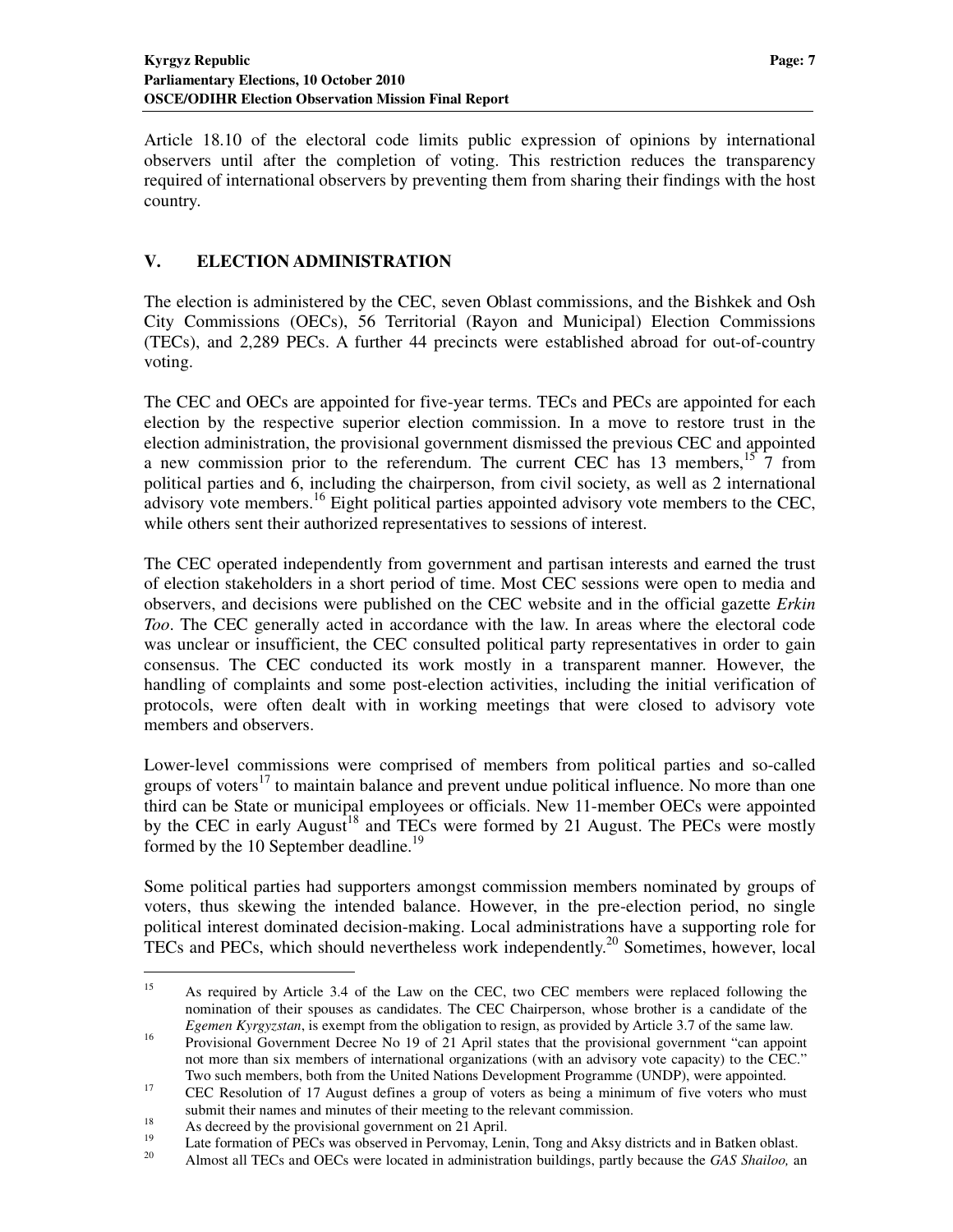officials were interfering in the work of TECs and PECs.<sup>21</sup>

According to OSCE/ODIHR EOM interlocutors, up to 70 per cent of election commission members at all three lower levels had no previous experience at their respective level of election management. Training was provided for PEC members by the CEC with international assistance. However, attendance was affected by a significant number of PEC members resigning, mainly due to the lack of salary and not knowing the commitment required.<sup>22</sup> The OSCE/ODIHR EOM noted the varying quality of training around the country, sometimes not conducted in the language all commissioners were proficient in. The handbooks given to PEC members lacked step-by-step guidelines for counting and tabulation of protocols at the TEC. These factors negatively impacted the performance of PECs on election day.

The CEC and the lower-level commissions accomplished most tasks within legal deadlines. However, due to a lack of secretariat staff, CEC commissioners were involved in a number of practical tasks such as verifying candidates on candidate lists, checking campaign materials and protocols.<sup>23</sup> Several OSCE/ODIHR EOM interlocutors expressed concerns that the CEC was unable to provide adequate guidance and oversight for the lower-level commissions due to these limitations. In addition, some procedures, such as those for the transfer of protocols, were decided late. Procedures for counting, tabulation, and special voting measures such as early and mobile voting or voting in hospitals and detention centers were not elaborated at all.

There was no voter education on how to apply for special or absentee voting. On election day, the CEC received a number of complaints from disenfranchised voters on these issues.<sup>2</sup> Information on how to mark and fold the ballot was also lacking. The campaign informing voters to check their details on the voter list started late, just 10 days before election day.

Lotteries for the order of political parties on the ballot and the distribution of free airtime were held in the presence of media and observers. The lotteries were held after the start of the election campaign.<sup>25</sup> As a consequence, the provision of free airtime and print space began five days after the official start of the campaign, and parties could not indicate their ballot number on campaign materials until after 17 September, a week into the campaign.

The CEC received international support for a number of projects aimed at limiting possibilities for manipulating results and increasing confidence in the process. These included using tamper-evident bags for the transport of results protocols from polling stations to TEC tabulation centers as well as directly to the CEC, and the establishment of a CEC operated hotline for the public and election staff. Both projects worked well. The protocols directly submitted to the CEC provided a valuable reference for the CEC during the cross-checking of protocols from political parties after election day.

automated countrywide system used for voter registration and tabulation of results, is situated there. The *GAS Shailoo* operator is an administration employee. The administration has responsibility for all logistics in the elections and frequently checks on the preparedness of commissions.

<sup>&</sup>lt;sup>21</sup><br>As observed by OSCE/ODIHR EOM prior to election day, in Alay district (Osh oblast) and Bishkek.

<sup>22</sup> In the TEC areas of At-Bashy, Jety Oguz, Moskva, Naryn district and city, Panfilov and Tash Komur, the OSCE/ODIHR EOM noted between 10 and 30 per cent of PEC member resignations.

<sup>&</sup>lt;sup>23</sup><br>The CEC secretariat had 28 staff, including four temporary data entry personnel and two technicians.<br><sup>24</sup> The meet notable of these wee from the *Kuntan Mining Company* in Jacob Kul able two had away

The most notable of these was from the Kumtor Mining Company in Issyk-Kul oblast who had over 1000 miners working on election day who were unable to vote.

<sup>&</sup>lt;sup>25</sup> The lottery for the distribution of free airtime was held on 13 September, three days after the CEC election calendar deadline. The lottery for the order of political parties on the ballot was held 17 September, within the 20 September deadline.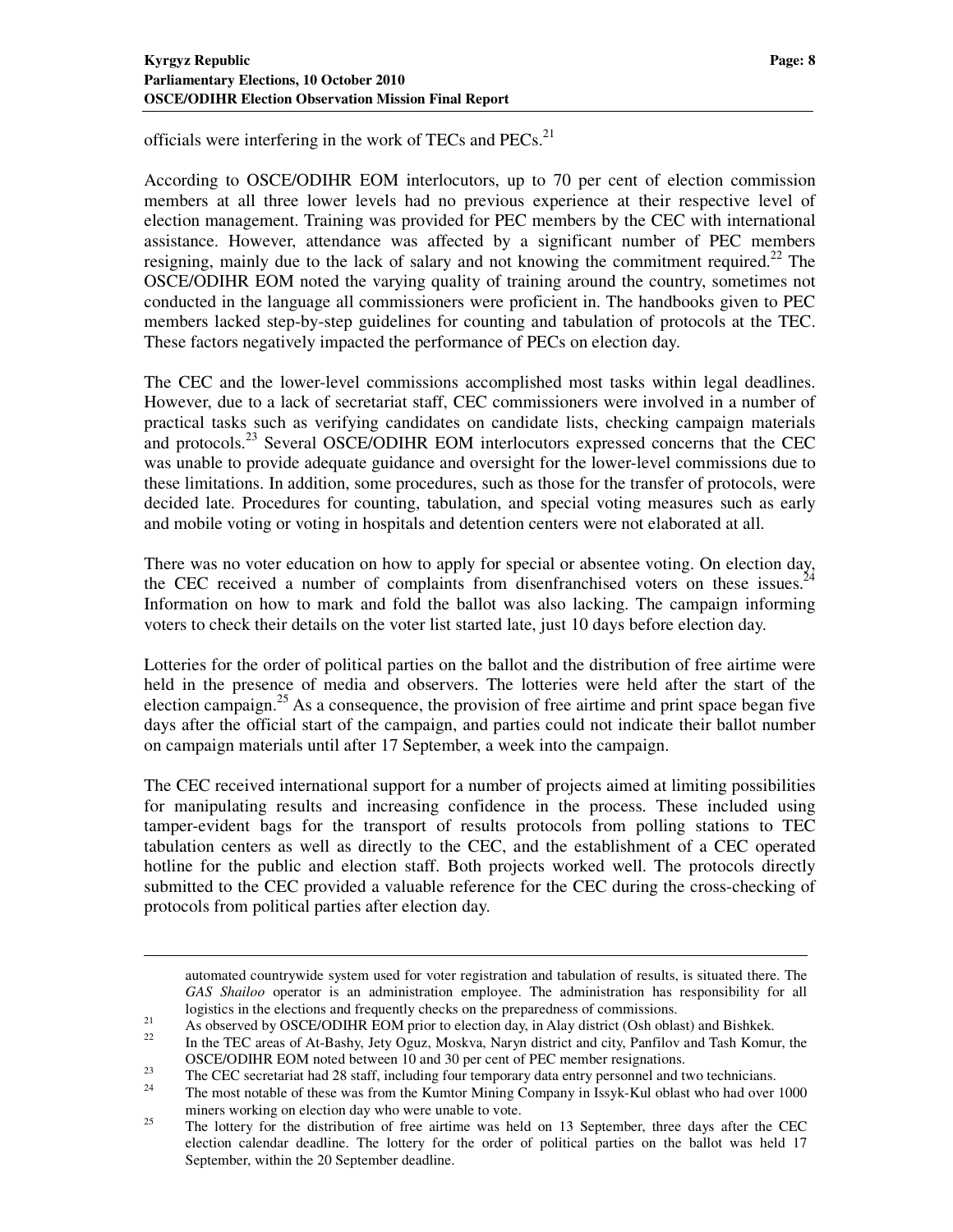OSCE/ODIHR EOM interlocutors expressed concern over the results tabulation software used by the *GAS Shailoo* system which is outdated and remains linked to the internal network of local authorities. The CEC addressed the concerns by piloting a secondary system to tabulate preliminary results based on protocols faxed directly from polling stations with the aim of verifying the preliminary results received electronically from TECs through the *GAS Shailoo* system. On election night, however, only a small number of protocols were successfully received by fax due to unclear instructions and a limited number of polling stations having fax lines.

# **VI. VOTER REGISTRATION**

 $\overline{a}$ 

The preliminary number of registered voters announced on 15 September was 2,852,419, including 76,557 voters registered abroad. The final number of registered voters was only announced when the additions and deletions made to the voter lists after 15 September and on election day had been aggregated.<sup>26</sup> This resulted in a total of  $3,036,703$  voters as announced by the CEC on 1 November while presenting the final results. $27$ 

The quality and accuracy of voter lists remain a serious concern. Voter lists were compiled using a passive registration system in which local administration system administrators throughout the country entered voter data into the *GAS Shailoo* system from a number of public registers, including the residency register. These registers are based on citizens' active registration of their data with the respective agencies. The quality of the voter lists therefore depends on the quality of the data in these registers and their timely and accurate transfer to the *GAS Shailoo*.

The residency registration system (*propiska*) requires citizens to register their address with the appropriate administration.<sup>28</sup> However, it does not necessarily reflect the actual place where a citizen lives, partly because authorities do not uniformly enforce registration of citizens' address changes, births and deaths, and partly because citizens experience bureaucratic hurdles.<sup>29</sup> For these reasons, many internal migrants have not registered their current address. In the suburbs of Bishkek, where many migrants reside, the local administrations attempted to provide a special local residency registration procedure for migrant residents in order to allow them to vote in Bishkek. However, this procedure was only available for residents in possession of property titles or rental contracts and did not enable the thousands of citizens residing in illegal housing to vote.

The lack of a national voter register does not allow for the opportunity to check for duplicates. At the same time, according to the National Statistical Committee, the population above 18 years of age in Kyrgyzstan as of 1 January 2010 totaled 3,434,406, thus suggesting that many citizens were left off voter lists.<sup>30</sup> Given concerns regarding the quality of the voter lists, it is

<sup>&</sup>lt;sup>26</sup> Those added to the additional voter lists were voters who could prove residency in a given election precinct, but who were not included in the voter list, as well as voters using absentee voting certificates.

<sup>&</sup>lt;sup>27</sup> Based on the final CEC results, 15,430 voters were deleted from the voter lists and 198,714 were added to the additional voter lists.

<sup>&</sup>lt;sup>28</sup> To register residency, a citizen must, among other things, provide their property title or, if renting, the property title from the owner along with a copy of the owner's passport.

<sup>&</sup>lt;sup>29</sup> In order to update a *propiska*, a citizen must deregister at the local administration of their original location, and then reregister in their new location providing numerous different documents.

<sup>&</sup>lt;sup>30</sup> The official population figure for 2010 includes non-citizens, which must be deducted in order to compare with voter register totals. In 2009, that number was just 26,007.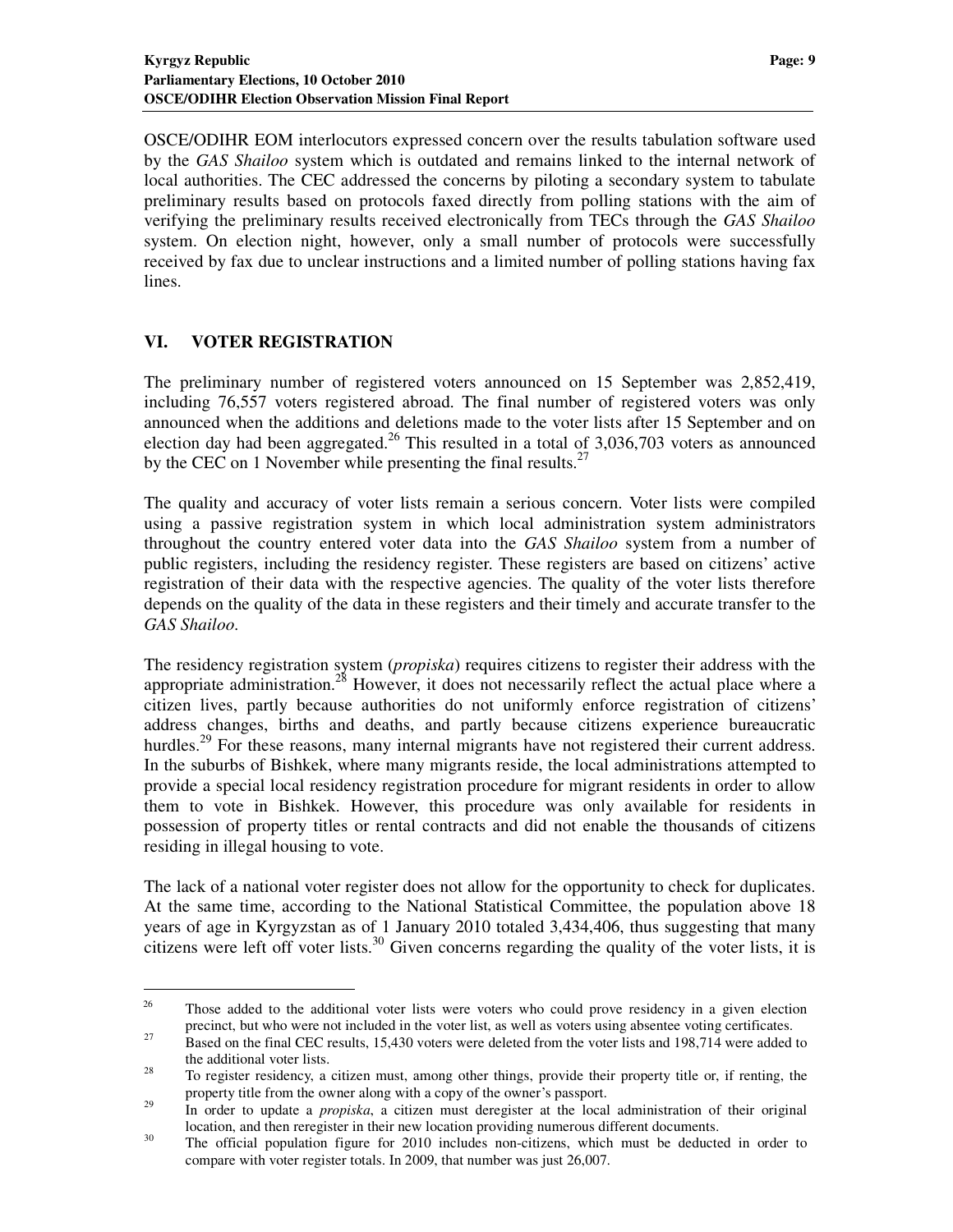commendable that the inking of voters' thumbs was reinstated by the CEC as a deterrent against multiple voting.

The voter lists are essential in determining the thresholds which parties must surpass to be allocated seats in parliament. These thresholds are calculated based on the number of registered voters rather than on the basis of valid votes cast. The more voters included in the voter lists, the higher are the effective thresholds. The failure to identify and remove large numbers of voters registered to vote abroad from in-country voter lists, possible duplicates as well as the registration of some voters abroad on additional voter lists increased the overall number of voters.<sup>31</sup>

Citizens displaced by the June events continued to be registered at their original place of residence. A "simplified" process introduced by presidential decree to issue passports to some 4,000 residents of Osh and Jalal-Abad who lost identification documents due to the June unrest was only partially effective. While the majority of the 4,000 believed affected applied, only some 750 temporary passports were issued, leaving most of those affected disenfranchised. Though the State Register Service told the OSCE/ODIHR EOM that they requested the CEC to clarify that temporary passports would be valid for election purposes, the CEC did not include them among acceptable ID for voting purposes. $32$ 

The voter lists were generally delivered to election commissions in line with the 15 September deadline. The CEC also decided that PECs should get an additional copy of the voter list to post for public display to assist in the verification process.<sup>33</sup> Only a few voters checked their entries when the lists were put on display for public review.<sup>34</sup> Local administrations and election commissions conducted door-to-door verifications, using different methods, at times marking or deleting voters, based on their absence at the time of the check. This procedure is not foreseen in the law but was observed in most of the country. It is unclear what effect this had on the calculation of the final number of registered voters.

# **VII. CANDIDATE REGISTRATION**

In an inclusive process, the CEC registered the candidate lists submitted by all 29 political parties. These represented a wide spectrum of political forces in the country. Other parties announced their decision not to run, mostly citing a lack of resources for the registration deposit.<sup>35</sup> Some key members of these parties appeared on the candidate lists of other parties. There was a pluralistic field of political parties providing voters with a genuine choice.

The legal requirements for party lists ensure the representation of women, youth and national

<sup>&</sup>lt;sup>31</sup> On 4 October, the CEC informed the OSCE/ODIHR EOM that only about 10 per cent of those registered on voter lists abroad were removed from in-country voter lists. Furthermore, voters that registered on additional voter lists abroad, including in polling stations where results were annulled by the CEC, were incorporated in the voter list totals used for thresholds calculations. As this runs contrary to the legal provision that states a voter may only be registered on one voter list and furthermore has a potential of affecting the overall results of the election, it emphasizes the need to base the calculation of thresholds on turnout rather than on voter list totals.

<sup>&</sup>lt;sup>32</sup> See CEC Resolution No 292 of 30 September.<br> $\frac{33}{12}$  CEC Resolution No 242 of 12 September ages

<sup>33</sup> CEC Resolution No 242 of 12 September required the second copy to be posted by 20 September, but in practice it was not on display in all PECs.

<sup>&</sup>lt;sup>34</sup> Citizens had the opportunity to request changes or additions until and including election day. In case of omissions, a voter proving residency in the precinct could be added to the additional voter list.

<sup>&</sup>lt;sup>35</sup> The required deposit amounted to 500,000 KGS (approximately 8,000 EUR).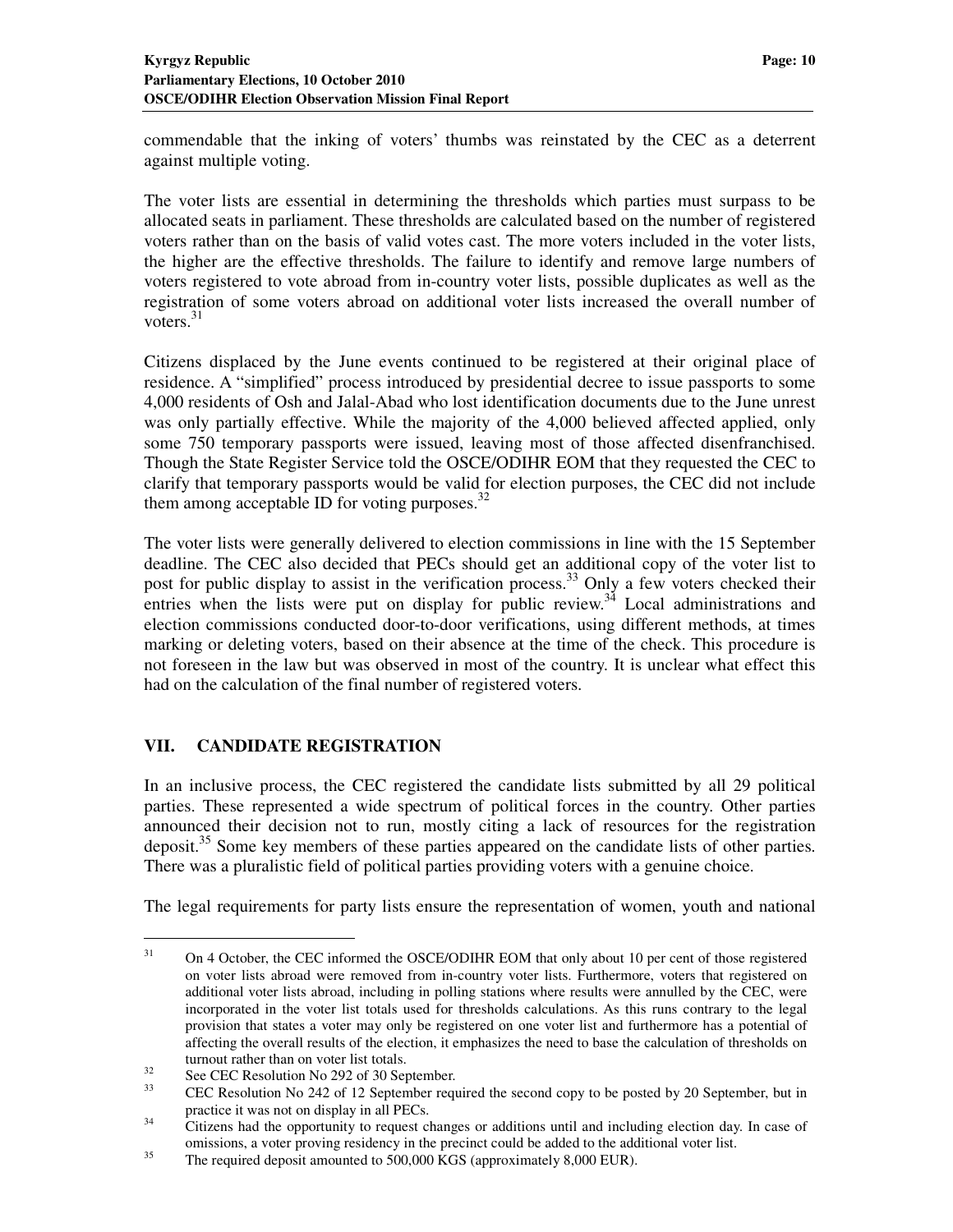minorities (see Section XI on the participation of women and Section XII on the participation of national minorities for more details). In addition to the gender quota requirement, at least 15 per cent of the candidates must be younger than 35, and at least 15 per cent must belong to different national minorities. There is no placement requirement for youth and minority candidates.

Parties initially registered lists with the required 120 candidates. Some parties had to amend their initial lists to fulfill the quotas, in consultation with the CEC. After completing registration, 80 candidates resigned and were replaced by the next candidate on the respective list, regardless of quota requirements.<sup>36</sup> Nevertheless, the lists still complied with the gender and the national minority requirements, with a total of 33.5 per cent women and of 24.7 per cent national minority candidates. In case of resignations of elected MPs, the gender and national minority quotas may not be respected, resulting in less representation of women, national minorities and youth in parliament than on the candidate lists.

In total, there were 3,351 candidates running on 29 party lists. The CEC did not publish updated or final candidate lists for voters to clearly know who was standing on election day.

# **VIII. ELECTION CAMPAIGN**

 $\ddot{\phantom{a}}$ 

The campaign period officially started on 10 September. On 11 August, representatives of 26 political parties signed a Code of Conduct for a fair campaign. Of these, 16 parties took part in the elections.

The campaign was very competitive and took place in a peaceful atmosphere throughout the country, despite underlying tensions following the tragic events in June and subsequent recriminations among some political forces over where responsibility lied. All 29 parties were able to campaign freely, with no major impediments or incidents.<sup>37</sup> However, isolated cases of violence against candidates were reported.<sup>38</sup>

The campaign was personality-based rather than issue-oriented, with intense competition even among supposed allies. Rallies attracted large audiences, with a few instances of students and government employees being paid or coerced to attend.<sup>39</sup> Parties called for peaceful elections and unity for the country and generally refrained from openly criticizing other parties. Stability, economic development, energy and food security, unemployment and migration dominated their campaign messages. There were isolated instances of nationalist rhetoric $40$  or calls for voters to go and defend their vote after the election.<sup>41</sup> Several OSCE/ODIHR EOM

<sup>&</sup>lt;sup>36</sup> CEC Resolution No 170 of 24 August lifted the provision of the electoral code that obliged a party to replace candidates respecting the quota requirement in case of withdrawals.

<sup>&</sup>lt;sup>37</sup> On 7 October, civil society protesters, including relatives of victims of the 7 April events, held a protest outside the headquarters of *Ata-Jurt* in Bishkek. Some protesters stormed the building, burnt documents on the street and tore down a billboard. The incident occurred after a video recording appeared showing the *Ata-Jurt* co-leader allegedly stating that he would bring former President Bakiev back to power.

<sup>38</sup> An *Ata-Jurt* activist was badly beaten in Kyzyl-Kiya (Batken oblast) on 12 September and hospitalized for some 10 days. Media reports of a further three physical attacks against candidates in Kara-Balta, Suu-Bashi and Bishkek could not be verified as politically motivated.

<sup>&</sup>lt;sup>39</sup> As observed by OSCE/ODIHR EOM at rallies in Batken, Osh and Talas.

<sup>40</sup> In *Ata-Jurt* rallies in Jalal-Abad and Tash-Komur on 18 and 20 September, one of the party leaders stated that "only [ethnic] Kyrgyz should be allowed to own land in our country". The Prosecutor General issued a warning to the leader for using nationalist rhetoric.

<sup>41</sup> OSCE/ODIHR EOM reports from *Ata-Jurt* rallies in Talas on 18 September.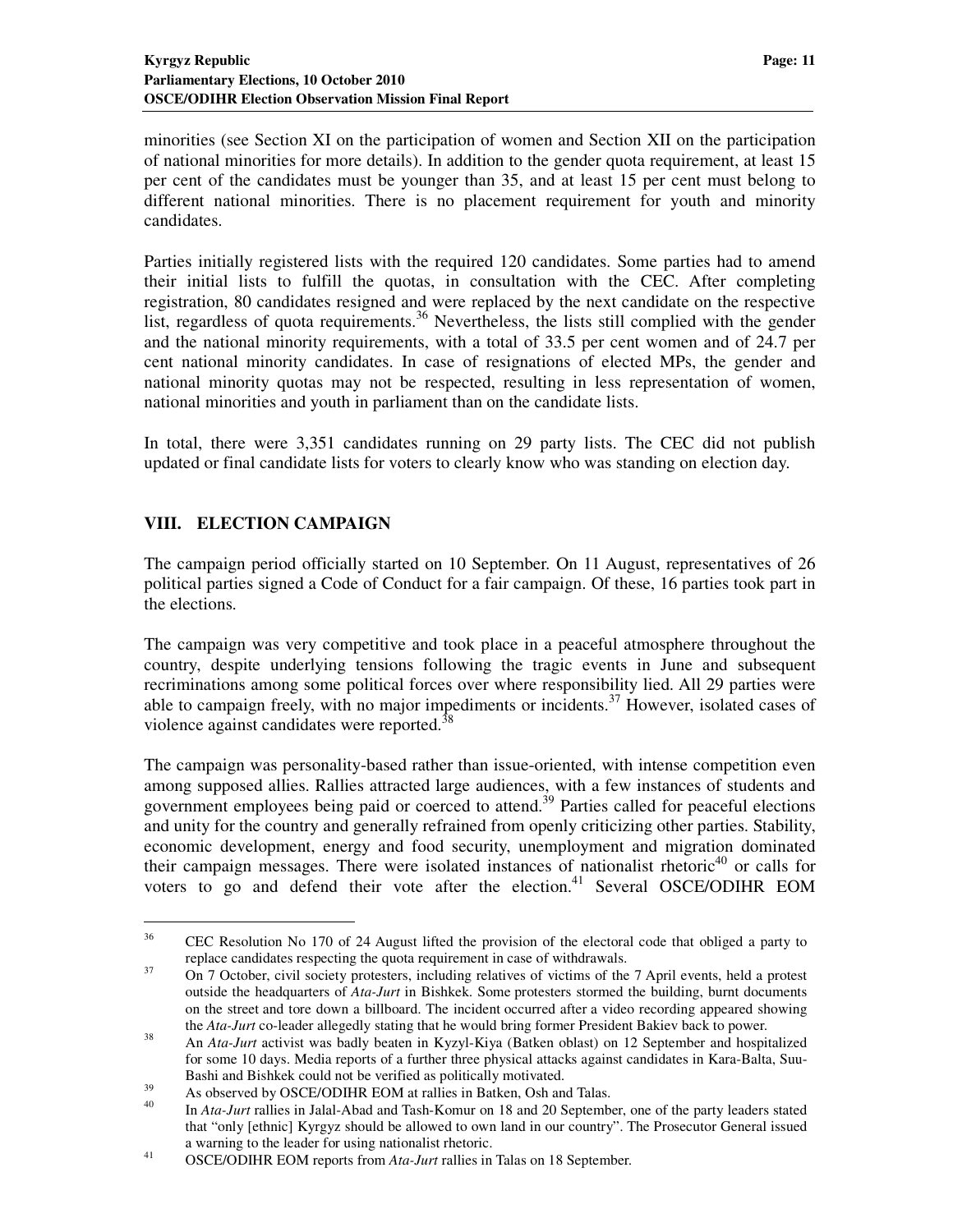interlocutors expressed concern that some parties would not recognize the election results if they failed to pass the 0.5 per cent regional threshold required to enter parliament.

The campaign was highly visible throughout the country. Depending on financial resources, parties put up banners, billboards and posters, canvassed door-to-door or held small-scale meetings with voters, distributed leaflets, or organized cars with banners and loudspeakers. Rallies were mostly held by the bigger parties and were often accompanied by cultural shows or other innovative campaigning techniques, which attracted large audiences.

Local authorities generally met their obligation to provide equal conditions for campaigning.<sup>42</sup> Public venues for rallies were provided to all parties on equal conditions, free of charge or against a fee to cover renovations or equipment rental. Some defacing of posters or destruction of banners occurred. In a few instances, heads of local administrations showed bias by openly campaigning for the party with which they were affiliated, in contradiction with article 30.13 of the electoral code.  $43$ 

Party representatives frequently voiced concerns about vote-buying schemes (such as taking pictures of marked ballots with mobile phones), bribery of voters and the abuse of administrative resources by the provisional government or regional and local authorities affiliated with one party or another.<sup>44</sup> Such allegations featured prominently in the campaign.<sup>45</sup> However, they could not be substantiated by the OSCE/ODIHR EOM and rarely resulted in official complaints.

# **IX. PARTY AND CAMPAIGN FINANCING**

Contesting parties are obliged to establish election funds in special bank accounts for their election campaign finances. Candidates are not allowed to create their own election funds and thus depend on party funding for their individual campaigning. Contributions consisted of voluntary donations from citizens and legal entities, as well as a party's own funds. Neither anonymous and charitable contributions nor donations from foreign citizens and countries or State bodies are allowed. Parties are bound by a uniform limit on campaign expenditures of 100 million KGS (some 1.7 million EUR).

Political parties are obliged to publish annual income and expenditure reports that include information on donations and expenses by 1 March every year and submit a copy of the report to the Ministry of Justice. However, there is no legal provision for an independent audit and no institution is vested with responsibility for verifying the accuracy of these reports.<sup>46</sup> The

<sup>&</sup>lt;sup>42</sup> In Bishkek and Osh, some parties complained about unequal enforcement of rules by local authorities in the removal of campaign materials from unauthorized sites (trees and monuments).

<sup>43</sup> For example, the Governor of Jalal-Abad oblast appeared as speaker at a rally of *Ata-Meken* and the Batken Mayor gave preferential treatment to SDPK candidates during their rallies. In Bishkek city and Chuy oblast, the OSCE/ODIHR EOM observed employees of the lowest level housing authority (*Dom Koms*) engaged in campaign activities in individual residential buildings while performing their normal official duties.

<sup>44</sup> The Prosecutor General issued a warning to a Sokoluk district official for using public resources for campaign purposes. In Jalal-Abad, the OSCE/ODIHR EOM noted widespread criticism of the Oblast Governor after he appeared as speaker at a rally of *Ata-Meken*.

<sup>&</sup>lt;sup>45</sup> On 14 September, Deputy Prime Minister Azimbek Beknazarov suggested that voters use vote buying offers for their own interest, by accepting the money, but then voting as they wished. See http://www.akipress.com/\_en\_news.php?id=39808.

<sup>46</sup> Article 21 of the Law on Political Parties.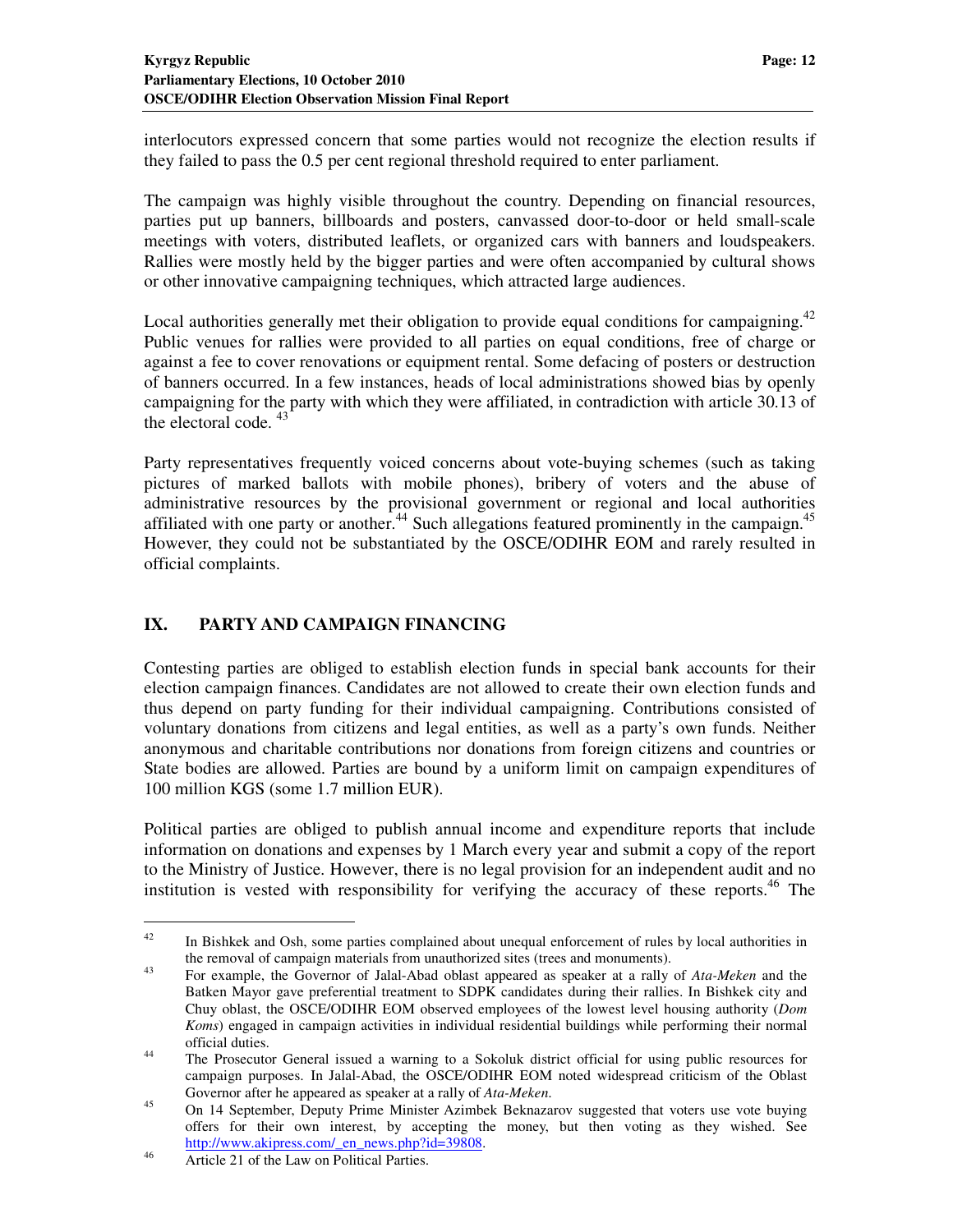absence of a comprehensive and independent verification mechanism undermines the transparency of party financing. This also negatively affects the transparency of campaign financing as parties are allowed to use party funds for campaign purposes but these funds are not subject to the same scrutiny as other funds used for the campaign.

An audit control group, established by the CEC and comprised of financial and tax experts, audits political party campaign expenses. When reviewing campaign finance reports, they assess whether the reports have been compiled in compliance with the legal requirements. They made belated attempts to monitor the campaign in the media and cross check reported expenditures with information requested from media outlets with which political parties had signed contracts during the campaign.

In addition to the legal requirement to submit a final campaign expenditure report 10 days after election day, the CEC required an additional report 10 days before election day.<sup>47</sup> This created the possibility of increased transparency. However, there was no requirement to make this information available to voters.<sup>48</sup> The CEC could deregister a candidate list in the event the party exceeded the campaign expenditure limit by more than 0.5 percent prior to election day. According to the CEC, each party submitted pre-election campaign finance reports in a timely manner and met all requirements.

On 31 October, the CEC acknowledged receipt of final campaign finance reports from 27 of the 29 parties.<sup>49</sup> In total, the political parties reported campaign expenditures of 7 million EUR, of which 56 per cent was spent by the five parties which entered parliament.<sup>50</sup> Timely submission of these reports is required for parties that passed the five per cent national threshold to receive their election deposits back. The legal framework does not stipulate what sanctions apply if a party fails to submit a final report.

# **X. MEDIA**

 $\ddot{\phantom{a}}$ 

#### **A. LEGAL FRAMEWORK**

The new Constitution guarantees the freedoms of expression, speech and the press. It further provides for the right of access to information and explicitly prohibits criminalizing defamation. These provisions could potentially strengthen the position of journalists; however, legislation is not yet in line with the Constitution. The 1997 Criminal Code continues to criminalize defamation and the 1999 Civil Code contains provisions which do not provide for an appropriate civil procedure in defamation cases.<sup>51</sup> This contributes to the continued practice of self-censorship among journalists, which is one of the major problems in the media sphere.

The legal framework regulating the conduct of media during the election campaign is governed

<sup>&</sup>lt;sup>47</sup> CEC Resolution No 163 of 17 August as amended by Resolution No 172 of 23 August.

<sup>48</sup> An obligation to publish financial reports was previously required by CEC Resolution No 91 of 25 October 2007. This obligation was not renewed.

<sup>49</sup> The Party of Builders and *Egemen Kyrgyzstan* did not submit their final financial report on time. See also CEC Resolution No 328 of 31 October. It is not clear whether the CEC sanctioned the two parties or not.

<sup>&</sup>lt;sup>50</sup> According to the CEC, political parties received a total of 457,590,146 KGS on their campaign accounts of which 449,986,322 KGS were spent.

<sup>51</sup> As noted by domestic and international media advocacy groups, see *Memorandum on Laws of the Republic of Kyrgyzstan relating to the Protection of Reputation*, ARTICLE 19, London 2005, commissioned by the OSCE Representative on Freedom of the Media, see http://www.article19.org/pdfs/analysis/kyrgyzstan-defamation.pdf.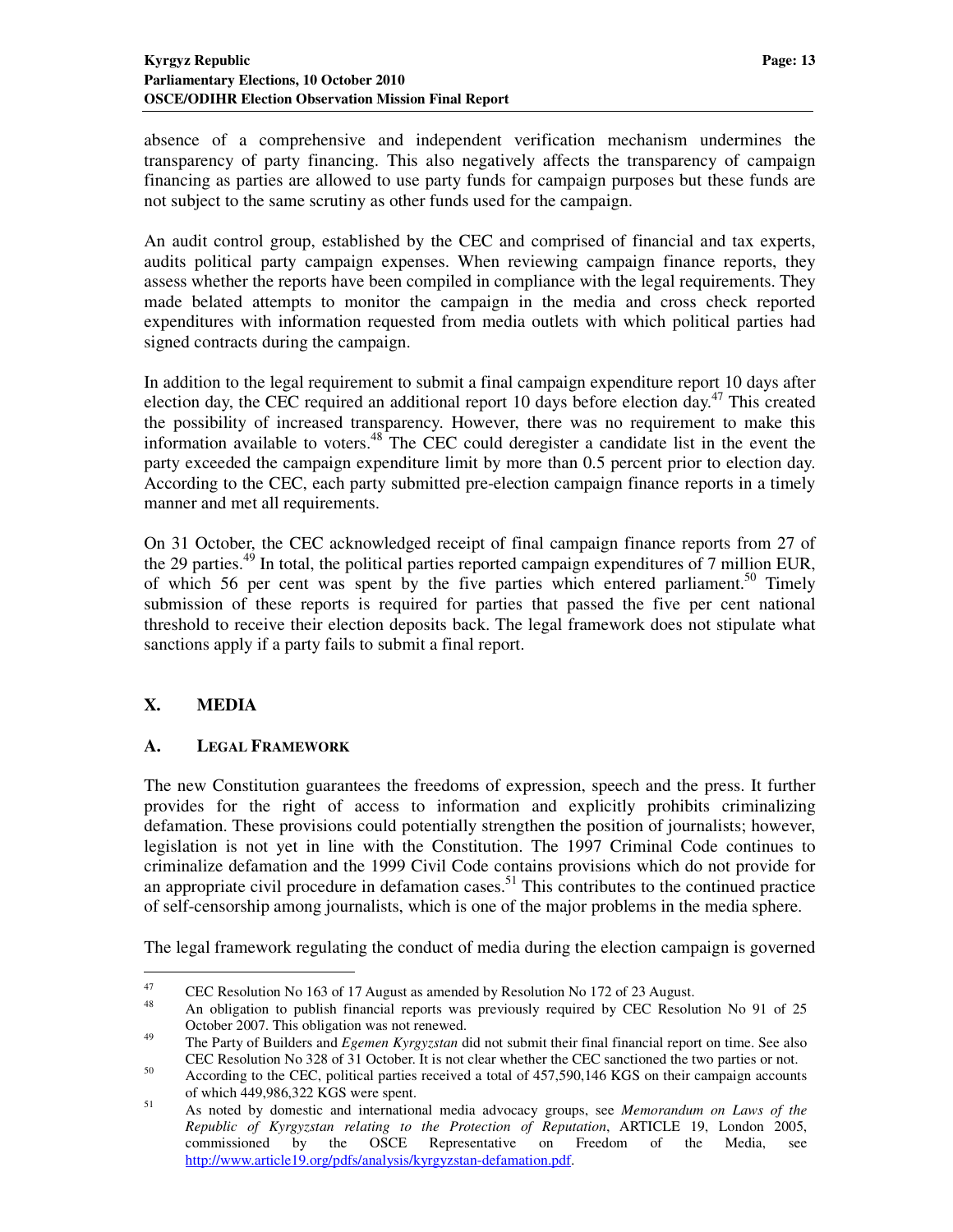by the electoral code supplemented by a CEC instruction.<sup>52</sup> While the electoral code stipulates that the media shall not violate the equality of candidates or give preference to any political party or candidate,<sup>53</sup> the CEC instruction does not provide guidance on how media should implement this requirement in their news and information programs. It fails to clearly distinguish between the conduct of the campaign and the coverage of the campaign in the media.<sup>54</sup> As a consequence, providing information in the news on election participants can be considered as campaigning. The right of the media to disseminate information without undue interference and the right of voters to receive balanced and impartial coverage of election or campaign events in news and information programs are not addressed.

OSCE/ODIHR EOM interlocutors confirmed that they interpret the legal framework in a restrictive manner that deprives the media of their duty to report on election-related issues, including the campaign, in an accurate, fair and impartial way. The National TV and Radio Broadcasting Corporation (NTRBC) and commercial TV stations acknowledged that they refrained from editorial coverage of the campaign in their news programs out of concern that they would not be able to provide equal conditions for all contestants, as required by law. It is of concern that the CEC did not consult media lawyers or representatives in order to produce a set of rules based on international good practices, nor seek the opinions of the actors involved, when drafting its supplementary instruction.

The electoral code grants political parties direct access to State-funded and commercial media outlets through free and paid airtime provisions. Some 180 media outlets were accredited with the CEC and thus entitled to provide paid airtime and print space for political parties on the same conditions and with the prices made public.<sup>55</sup> There is no limit on the total amount of paid airtime and print space political parties can purchase other than their own financial resources and the official campaign expenditure limits. A regulation limiting commercial advertising to 25 per cent of total daily broadcasting does not apply to political advertising.<sup>56</sup>

In the absence of a supervisory body for the electronic media, the CEC was in charge of monitoring media compliance with legal obligations in their coverage of the campaign. In case of any breach, the CEC was entitled to issue warnings. Media-related complaints could also be filed with a court or the Office of the Prosecutor General. The CEC acknowledged that it did not have the required resources and methodology to conduct effective media monitoring and that it only acted upon written complaints.

On 30 September, nearly three weeks into the campaign, the CEC requested that media outlets provide broadcasting schedules and contracts between TV stations and political parties. The CEC also requested external media monitoring results in order to assess compliance with both media and campaign finance regulations.<sup>57</sup> The CEC's lack of resources and methodology, as well as these delayed requests, prevented it from providing effective remedies in case of violations.

<sup>&</sup>lt;sup>52</sup><br>Instruction "On providing information to voters" adopted by CEC Resolution No 160 of 17 August.

 $53$  Article 30.3 of the electoral code.

Article 2.5 of the instruction states that information on election contestants containing identifiable names or logos is considered campaigning.

<sup>&</sup>lt;sup>55</sup> Article 32.7 of the electoral code defines "same conditions" as the same payment rates, the same time and equal amounts of broadcasting, and other conditions for each party.

<sup>&</sup>lt;sup>56</sup><br>Article 4 and 11.4 of the Law on Advertising.<br>From the media NGO "Center for Information"

From the media NGO "Center for Information Law".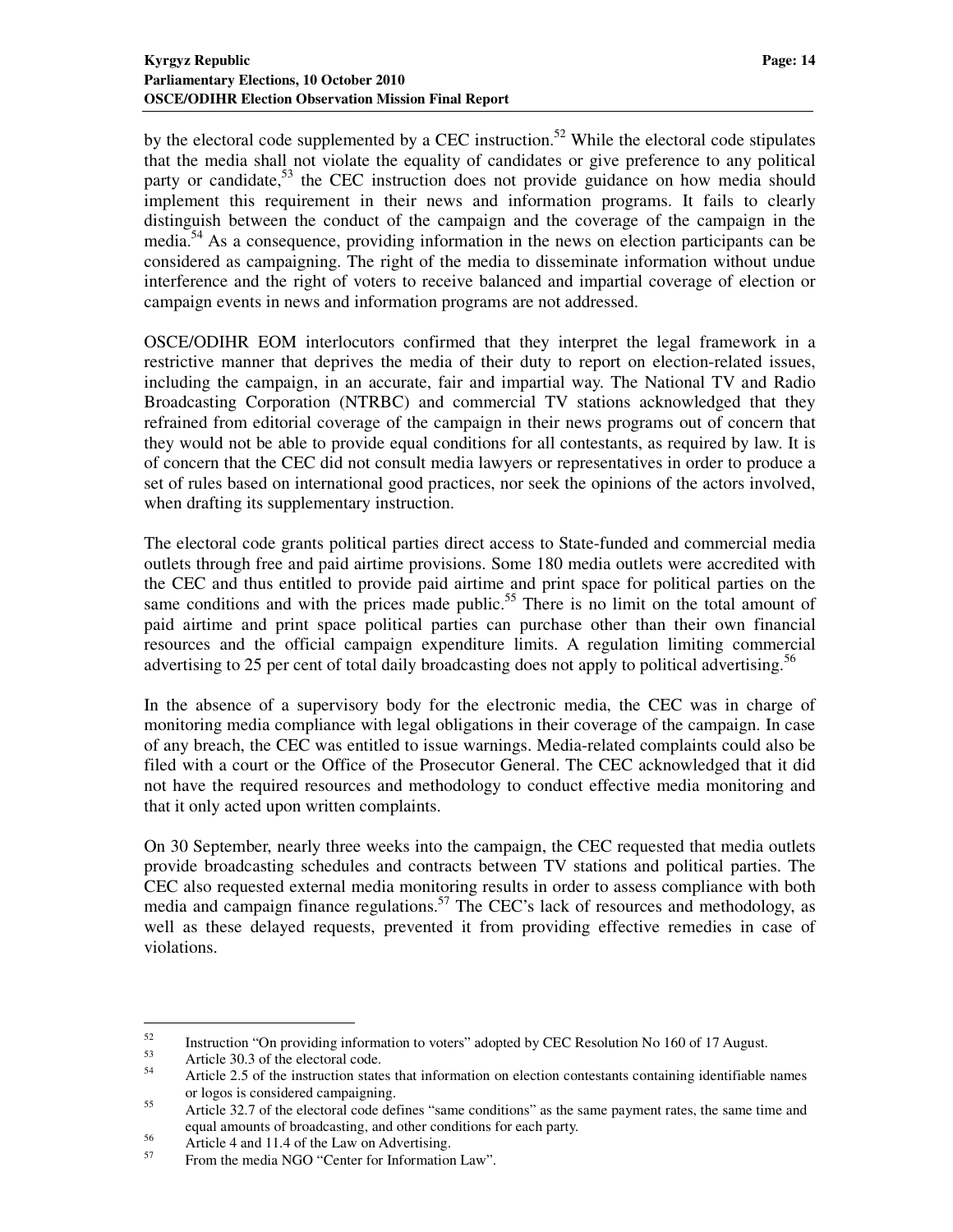#### **B. MEDIA LANDSCAPE**

The two State-funded TV stations, NTRBC and *Obshestvennaya Tele Radio Kompaniya (ElTR)*, have near countrywide coverage, while commercial TV stations have limited regional coverage. Due to a limited advertising market, commercial media outlets are rarely selfsustainable and depend on other financial resources which can compromise their editorial independence.

In line with previous OSCE/ODIHR recommendations, the NTRBC has been transformed into a public service broadcaster.<sup>58</sup> All 15 members of its supervisory board have been appointed and are exclusively drawn from non-profit and non-governmental organizations.<sup>59</sup> On 30 August, the OSCE Representative on Freedom of the Media commended the appointment of the supervisory board and called on the board to move rapidly to provide viewers with fair and impartial news coverage, particularly in light of the forthcoming parliamentary elections.<sup>60</sup> Recent disagreements between the board and the staff of NTRBC over the appointment of the new General Director $^{61}$  and the reliance on the State budget as the main source of revenue for its funding remain of concern. $62$ 

The coverage of the election campaign by foreign media outlets and their alleged expression of bias for certain parties became an issue. The CEC received and dismissed a complaint against *Ar Namys*, which accused the party of campaigning using media outlets based in the Russian Federation that distribute via satellite and on local cable networks.<sup>63</sup>

# **C. MEDIA COVERAGE OF THE CAMPAIGN**

In order to assess the conduct and coverage of the campaign in the media, the OSCE/ODIHR EOM monitored six television stations, two radio stations and six newspapers in both the Kyrgyz and Russian languages for the entire duration of the campaign period.<sup>64</sup>

All State-funded media, NTRBC TV and *ElTR*, NTRBC radio and the State-funded newspapers *Erkin Too*, *Kyrgyz Tuusu* and *Slovo Kyrgyzstana*, <sup>65</sup> complied with their legal

 $\overline{a}$ 

<sup>&</sup>lt;sup>58</sup> See Provisional Government Decree No 28 of 30 April. Due to the June events, the decree only came into force on 26 August.

<sup>&</sup>lt;sup>59</sup> Members of political councils of any party, members of parliament, and government employees are excluded from membership of the supervisory board.

 $60$  See <u>http://www.osce.org/fom/item\_1\_45873.html</u>.

NTRBC staff members expressed opposition to the supervisory board's leading candidate for the post, Mr. Ilim Karypbekov, and offered their support for the current interim Director, Mr. Kubat Otorbaev. Because of the withdrawal of Mr. Karypbekov's candidacy the appointment of the new General Director was postponed until after the elections.

<sup>&</sup>lt;sup>62</sup> In order to strengthen the independence of public service broadcasting, their financing systems should provide for diversified sources of revenue. See OSCE Representative on Freedom of the Media: *Public Service Broadcasting: New Challenges, New Solutions*, March 2003, available on http://www.osce.org/documents/rfm/2003/03/26\_en.pdf.

<sup>&</sup>lt;sup>63</sup> Article 3.24 of the CEC Instruction prohibits campaigning in foreign mass media which are distributed in the territory of the Kyrgyz Republic.

<sup>64</sup> The monitored TV stations were NTRBC TV, *Obshestvennaya Tele Radio Kompaniya* "*ElTR*", Channel 5, *Pyramida*, *Nezavisimoe Bishkekskoe Televidenie* (NBT) and Osh TV. In addition, the OSCE/ODIHR EOM monitored two radio stations: NTRBC radio and Radio *Azattyk*; and six newspapers: *Delo Nomer*, *Uchur*, *Agym*, *Forum*, *Slovo Kyrgyzstana* and *Vecherny Bishkek*.

<sup>65</sup> The OSCE/ODIHR EOM did not monitor *Erkin Too* and *Kyrgyz Tuusu* newspapers but was informed by party and media interlocutors that they provided the required print space to contestants. There were no complaints about the lack of free print space provided.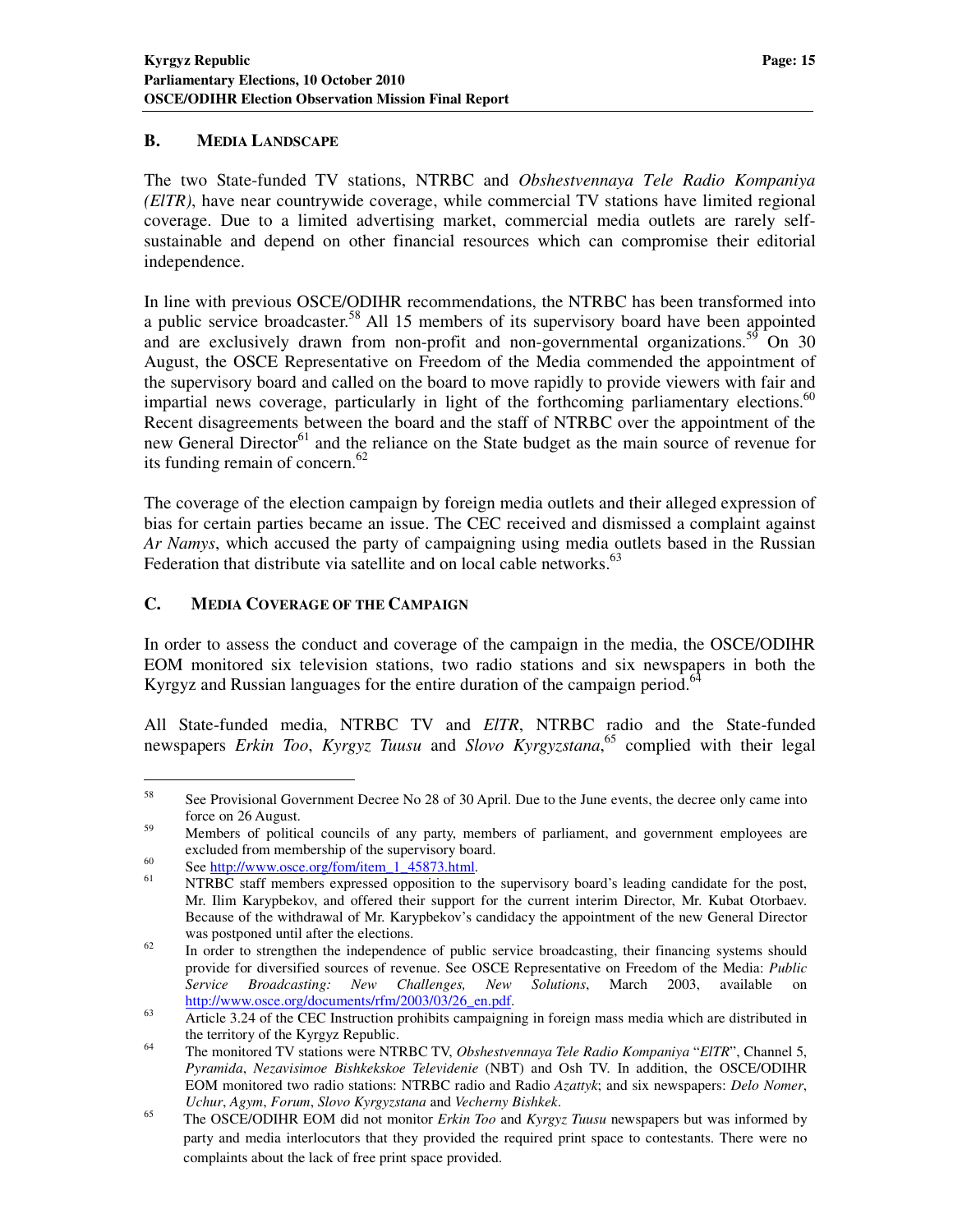obligation to provide contestants with free airtime and print space. This included, on TV, 20 minutes slots for individual presentation programs and participation in one debate and one roundtable per party. Nine debates were aired during prime time on NTRBC which provided voters with a welcome opportunity to compare platforms and views of different parties and candidates.<sup>66</sup> However, the free airtime provided (20 hours in total for individual presentations and 25 hours for debates and roundtables) could not compensate for the absence of impartial reporting in the news or the overwhelming dominance of broadcasted paid airtime.

In addition to the free airtime provided to parties by State-funded broadcasters, the electronic media covered the campaign in news and current affairs programs exclusively through broadcasting information paid for by political parties (direct access programs).<sup>67</sup> This meant that voters were provided only partisan information about the campaign in the media. In total, the monitored  $TV$  stations<sup>68</sup> aired 104 hours of paid political advertising during prime time. On NTRBC, more than half of the total paid airtime was purchased by *Respublika*, *Ar Namys*, *Ak Shumkar*, and *Ata Meken.*<sup>69</sup> Other monitored TV stations displayed a similar dominance of only a few parties, at times purchasing programs of up to one hour in length.<sup>70</sup> Thus, the electronic media, including NTRBC, failed to provide sufficient impartial information in news and information programs in order to enable voters to make a fully informed choice.

The practice by most of the monitored TV stations to place paid political advertising in newscasts suggests that commercial interests prevailed over professional journalistic considerations. In a welcome change, and following a decision of its recently appointed supervisory board, as of 14 September NTRBC separated paid political advertising from its newscasts by placing it in a bloc broadcast after the news and clearly labeling it as paid advertising.

# **XI. PARTICIPATION OF WOMEN**

 $\ddot{\phantom{a}}$ 

With President Roza Otunbaeva as a notable exception, women do not feature prominently in politics and are under-represented in decision-making positions. Politics has traditionally been a male domain, while women hold leadership positions in the civil society sector.

A gender quota stipulating that no more than 70 per cent of candidates can be of the same sex and male and female candidates on the list must not be more than three positions apart aims to increase women's representation in parliament. However, the gender quota applies to candidate lists rather than to the actual distribution of seats. When first applied in 2007, the share of women elected to parliament was 25.6 per cent. In these elections, despite 33 per cent of

<sup>&</sup>lt;sup>66</sup> The free airtime debates featured representatives of three or four different political parties identified by CEC lottery and were supported by international donors.

<sup>&</sup>lt;sup>67</sup> Although the paid political advertising in newscasts on some of the monitored TV stations was marked as such, TV stations also covered campaign events in newscasts based on a commercial agreement with political parties which were not marked as paid political advertising.

 $^{68}$  Osh TV is not included here due to its limited regional coverage.

<sup>69</sup> On NTRBC the price for paid airtime was about five times more expensive than other commercial advertising.

<sup>70</sup> On Channel 5, which is the commercial TV station with the largest share of the audience, *Respublika*  purchased 27 per cent of the paid airtime, while *Akshumkar*, *Akyikat* and *Ar Namys* purchased 11, 12 and 15 per cent respectively. On TV *Pyramida* 50 per cent of the political advertising was purchased by SDPK. In the State-owned newspaper *Slovo Kyrgyzstana, Ata Meken* purchased 52 per cent of the paid space*.* In the most popular commercial newspaper *Vecherny Bishkek*, three parties, *Respublika*, SDPK and *Ata-Jurt*, purchased 50 per cent of the paid electoral advertisements.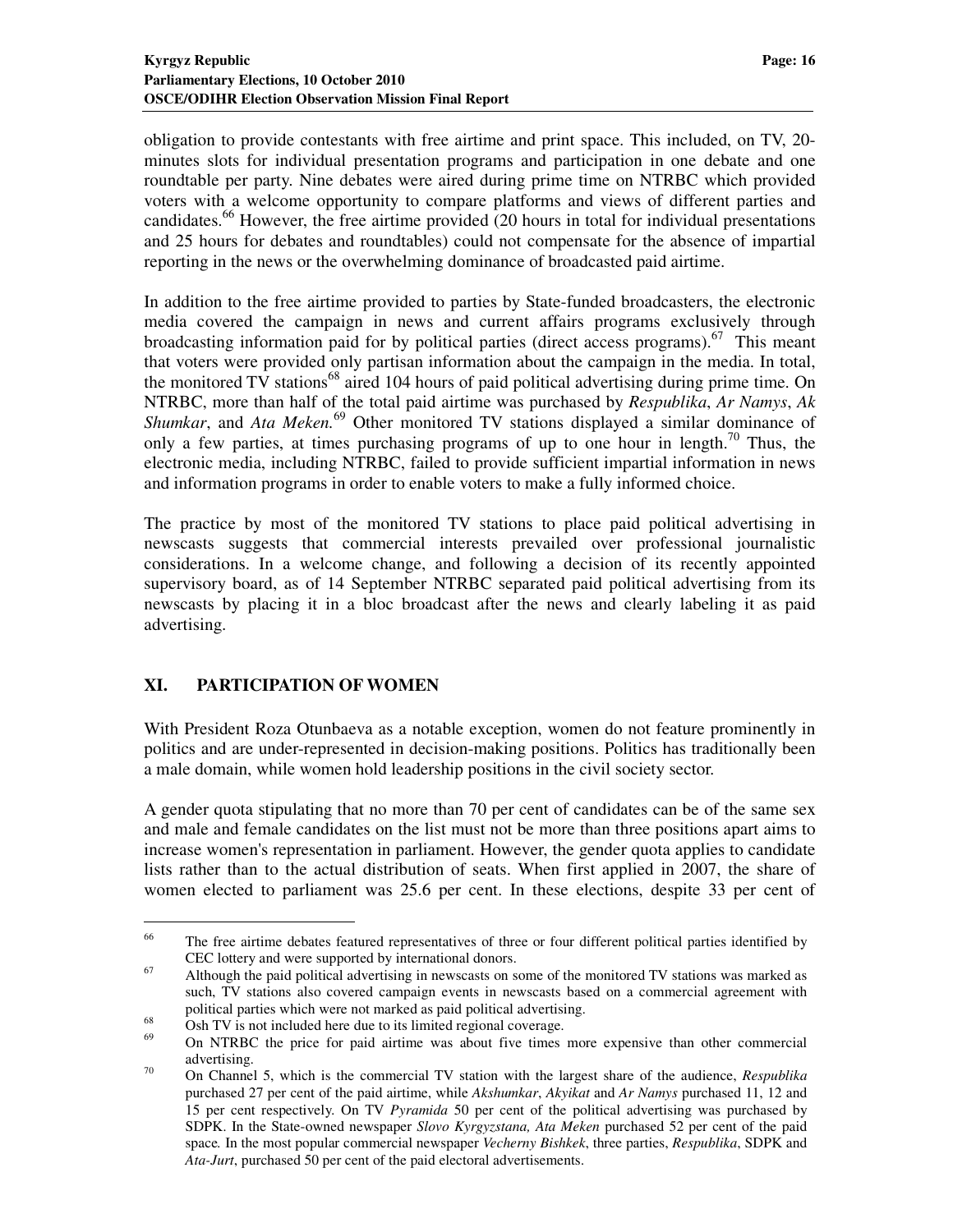registered candidates being women, only 23.67 per cent of members of the new parliament are women.

The order of placement of women candidates on the lists influenced their success. All winning political parties implemented the basic minimum requirement to place women candidates not more than three spaces apart on the top of the their lists, and then proceeded to place more women towards the bottom in order to comply with the 30 per cent quota.<sup>71</sup> The overall percentage of women placed towards the top of candidate lists correlates with the percentage of women actually elected to parliament. A CEC resolution clarified that gender placement requirements applied to the initial candidate lists only. As a result, when candidates withdrew from the race, the placement requirements were not necessarily observed.<sup>72</sup>

In general, political parties allocated the majority of highly visible campaign activities to male candidates and did not develop a campaign strategy to attract female voters.<sup>73</sup> While women attended political rallies in numbers equal to men, female candidates were rarely given the opportunity to address the crowd. Campaign materials frequently drew upon traditional gender roles and were four times more likely to feature a photo of a male candidate than a female candidate. Media reporting on female candidates was sparse and they received less than five per cent of the coverage within paid political advertising.

Women were well-represented at the lower levels of the election administration,  $74$  but underrepresented at the upper levels. The CEC was composed of four women and nine men. The membership of the OECs was 36 per cent female with two of nine commissions having a female chairperson.

# **XII. PARTICIPATION OF NATIONAL MINORITIES**

All 29 political parties contesting the elections respected the legal requirement for including national minority representatives on their candidate lists. On election day, most final candidate lists included 15 per cent minority representatives as required or more. In total, about 25 per cent of the candidates belonged to a national minority group. However, with a few exceptions, they were not placed in winning positions on the lists.

According to the 2009 census, ethnic Uzbeks form the biggest minority group (14.3 per cent) in the country; however, the party lists included only 3.6 per cent ethnic Uzbek candidates. Ethnic Russians and Ukrainians were represented with 11.5 per cent on party lists, though making up 8 per cent of the population.<sup>75</sup>

National minority communities actively participated in the election throughout the country and some parties targeted the minority vote in their campaign. Parties and candidates were free to campaign in their preferred language; however Kyrgyz and Russian languages were almost

<sup>71</sup> Only three contesting parties positioned women at the top of their list and four had a woman chairperson.<br> $\frac{72}{2}$  The final candidate lists of saven parties did not comply with the initial placement requirements

 $72^7$  The final candidate lists of seven parties did not comply with the initial placement requirements.

 $^{73}$  Only a few parties had an active women's committee within the party.

In polling stations visited by international observers on election day, 68 per cent of the PEC members were women and 55 per cent had a female chairperson.

<sup>&</sup>lt;sup>75</sup> An additional 8.6 per cent of the candidates belonged to other minority groups such as Koreans, Uighurs, Dungans, and Tartars.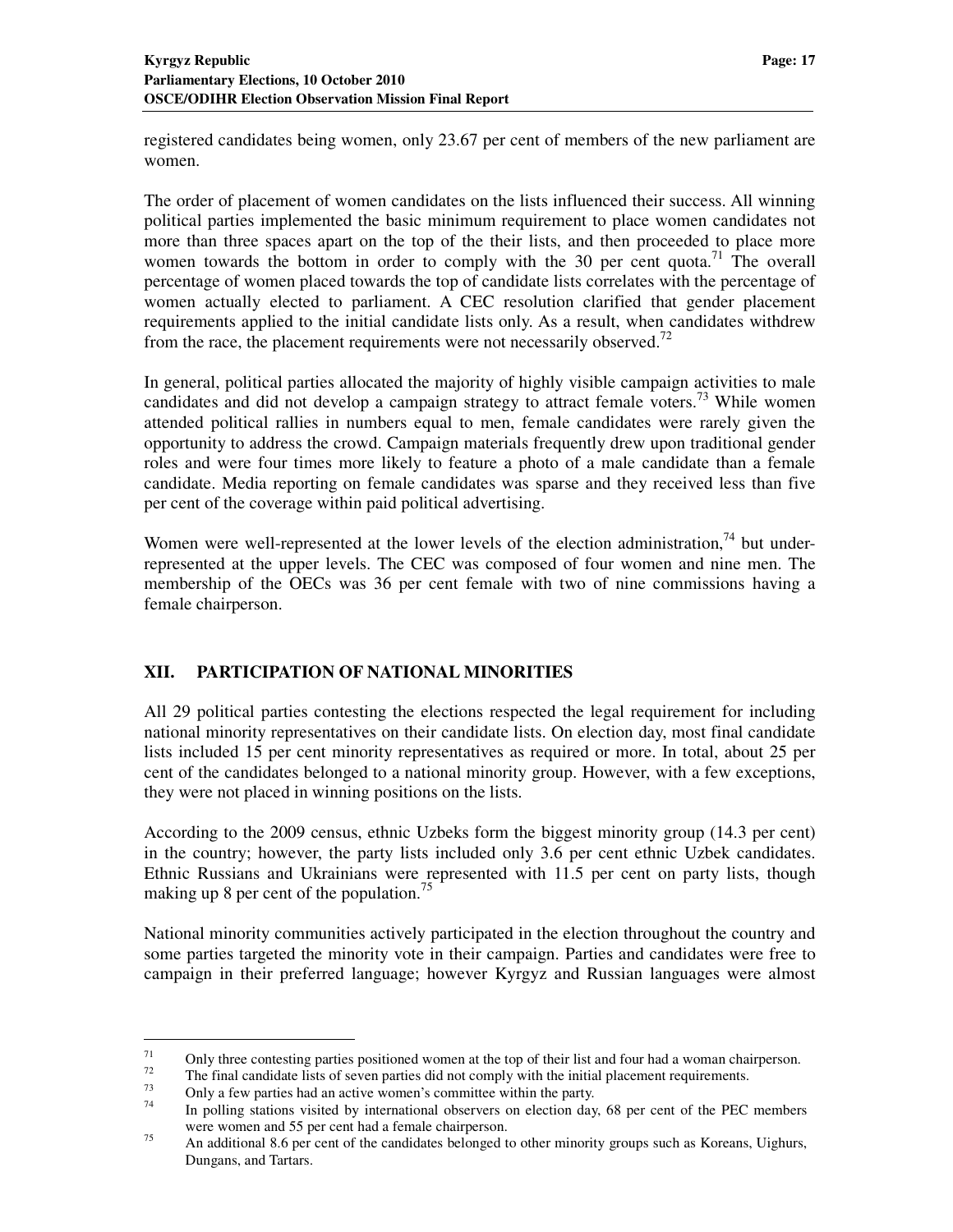exclusively used, even in areas predominantly inhabited by ethnic Uzbeks.<sup>76</sup> Although the June events and the fear of new ethnic violence cast a shadow over the campaign in the south, OSCE/ODIHR EOM observed that ethnic Uzbeks attended rallies, though rarely appearing as speakers. Reportedly Uzbeks actively went to the polls on election day.

Some 4,000 citizens in the southern regions, who were mostly ethnic Uzbeks, lost their ID and many more remained displaced as a result of the June events. This negatively affected their ability to participate in the elections, and most of them were unable to vote (see also Section VI on voter registration).

The training of election officials was only conducted in Kyrgyz and Russian and the OSCE/ODIHR EOM noted that training participants were not always able to follow the instructions provided due to language problems. Official election materials and ballots were only provided in Kyrgyz and Russian.<sup>77</sup> Some 30 per cent of the ballots were printed in Russian, based on TEC estimates. Ethnic minorities were represented on all levels of the election administration and the OSCE/ODIHR EOM did not observe problems with cooperation between different ethnic groups on commissions.

# **XIII. COMPLAINTS AND APPEALS**

 $\ddot{\phantom{a}}$ 

The Electoral Code and the Civil Procedure Code provide the right to legal redress and establish different channels for the adjudication of electoral complaints. Though frequently alleging violations of campaign provisions, election stakeholders chose to make little use of the available remedies. Only a few complaints reached election commissions or courts during the pre-election period.<sup>78</sup> Often complaints were dismissed for being poorly formulated or filed in the wrong jurisdiction.<sup>79</sup> In this respect, the electoral code fails to clearly define adjudicating bodies responsible for certain complaints, taking into account the nature of a grievance and potential sanctions or remedies for it.

The CEC generally respected the deadlines for the adjudication of complaints. However, most complaints were dealt with informally and answered by letter and signed by the CEC chairperson, rather than as a result of a collegial decision on the matter. Only a few complaints were considered in session. The CEC informed the OSCE/ODIHR EOM that since most claims were submitted in the form of a letter, they could not be considered as formal complaints and did not qualify for consideration in CEC sessions. This practice, however, contravened the legal obligations of the CEC to act as a collegial body, addressing complaints at sessions and issuing written decisions in a timely manner. It may also have deprived some complainants of their right to receive effective remedy as provided for in paragraph 5.10 of the 1990 OSCE Copenhagen Document and paragraph 18.2 of the 1991 OSCE Moscow Document.<sup>80</sup>

<sup>76</sup> After the June events, the Osh-based *Mezon* TV, which was broadcasting in Uzbek, closed. The private Osh TV terminated its Uzbek programming and fully converted to Kyrgyz language programming after a change of ownership following the June events. This had an impact on the ability of ethnic Uzbeks to receive election-related information.

<sup>77</sup> General Comment No 25 of the UN Human Rights Committee recommends that "information and materials about voting should be available in minority languages".

<sup>&</sup>lt;sup>78</sup> The CEC informed the OSCE/ODIHR EOM about some 50 complaints filed prior to election day, but on 31 October reported receipt of 679 complaints and appeals filed during the entire election period.

<sup>&</sup>lt;sup>79</sup> Filing a complaint to a higher level commission is a pre-condition for receiving legal remedy. Several complaints filed with district courts after election day were left without consideration on jurisdictional grounds.

<sup>&</sup>lt;sup>80</sup>Both documents state that OSCE participating States are committed to ensure that "everyone will have an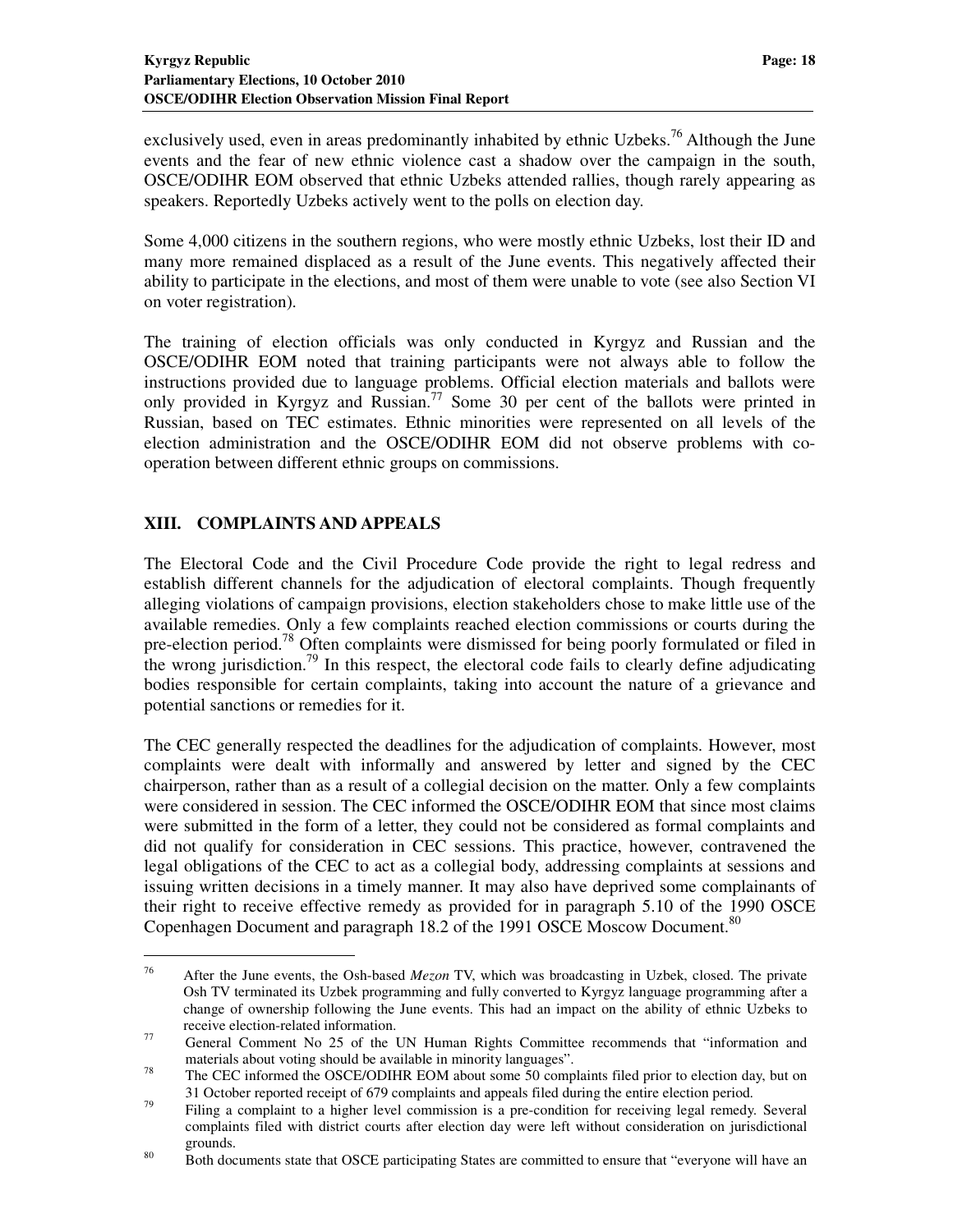Election-related court cases were few. A district court rejected a motion to de-register a former *Turan* party leader from the *Egemen Kyrgyzstan* list as unsubstantiated. The Supreme Court subsequently upheld this ruling. A district court imposed sanctions on two citizens identified as distributing illegal campaign materials. In Issyk-Kul, a district court ordered the OEC to include the Communist Party in the lottery for allocation of free airtime, after being excluded earlier.

During the election period, the Prosecutor General and its regional offices initiated seven criminal and six administrative cases out of 135 misdemeanors that were brought to their attention. Most notably, a criminal case was initiated against an *Ata-Jurt* party co-leader for inciting inter-ethnic hatred during the campaign. He was subsequently issued a warning. The oblast prosecutor in Talas issued a warning to *Butun Kyrgyzstan* on alleged vote-buying charges. The authorities confiscated an unusually large print run of the *Aiyl Turmushu* newspaper, which contained derogatory campaign materials against *Ar Namys*, *Butun Kyrgyzstan, Ata-Jurt* and *Respublika,* and the Prosecutor General subsequently opened an investigation into the case.

#### **XIV. DOMESTIC AND INTERNATIONAL OBSERVERS**

The electoral code allows for both domestic and international observers to monitor the entire election process. Political parties can appoint representatives to all levels of the election administration. The legal framework is conducive to observer participation and domestic observer organizations do not have to register centrally. An active civil society, which included a number of observer organizations, greatly added to the transparency of the election process. The Coalition for Democracy and Civil Society (CDCS) and *Taza Shailoo* ('Transparent Elections') deployed a significant number of long and short-term observers, issued pre- and post-election reports, and undertook a parallel vote tabulation and a limited audit of voter lists. The Alliance of Liberal Youth focused on the participation of youths and *Peremena* ('Change') monitored PEC formation.

The CEC accredited 850 international observers from 32 international governmental and nongovernmental organizations as well as individual states.

# **XV. ELECTION DAY**

 $\ddot{\phantom{a}}$ 

The legal framework provides for a broad set of possibilities for voters to cast a ballot. In addition to regular voting, early and absentee voting are available for those who are away from their registered residence on election day. Early voting was open to military, police officers, advisory vote commission members on duty or citizens temporarily abroad; it was conducted at the TECs between 1 and 9 October, but was not widely used.<sup>81</sup> Two cases of early mobile voting, which is not provided for in the law, took place in Naryn oblast and Bishkek. The CEC addressed the case in Bishkek by annulling the results, but did not take action on the case in Naryn.

effective means of redress against administrative decisions, so as to guarantee respect for fundamental rights and ensure legal integrity".

<sup>&</sup>lt;sup>81</sup> Only 1,027 voters used early voting procedures according to the final CEC protocol.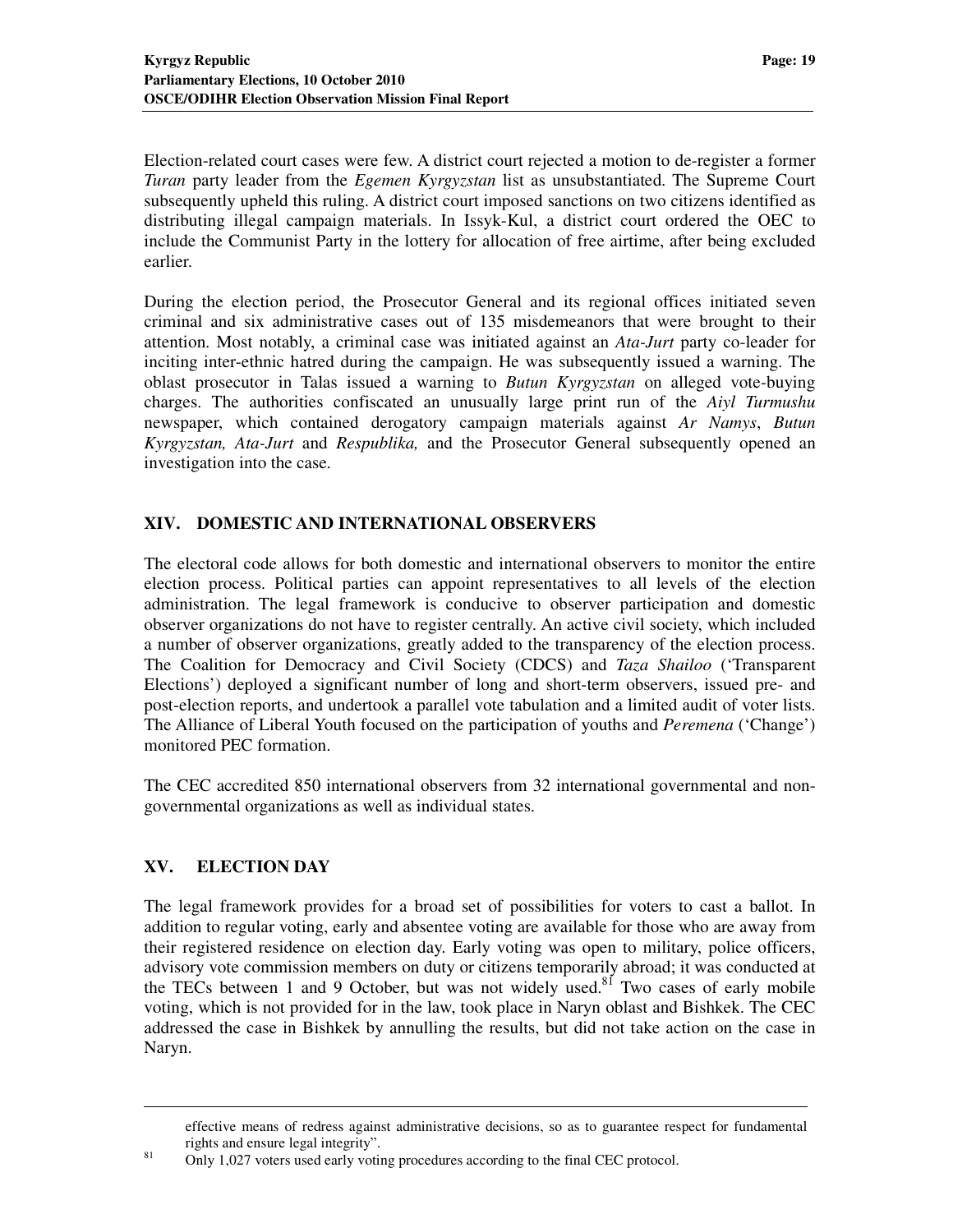Voters temporarily away from their registered residence could apply for absentee voting at their home PEC between 26 September and 9 October. The PEC would remove them from the voter list and issue an absentee voting certificate, which allowed them to be included in an additional voter list and to vote at any polling station on election day. Some 13,050 voters obtained an absentee voting certificate, of which 10,423 cast their ballot with them.

Voting by mobile ballot box was utilized by 43,300 voters, who for health reasons were homebound, held in a detention center, undergoing treatment in a hospital, serving in a remote military unit<sup>82</sup> or away on remote pastures. Some 76,557 voters were registered to vote in the 44 polling stations created at diplomatic representations or other designated locations abroad.

#### **A. POLLING PROCEDURES**

Polling stations were open to voters from 8:00 to 20:00 hours and generally opened on time. Observers assessed the opening positively in 84 per cent of the polling stations visited. The high presence of unauthorized persons such as police and local administration officials and the failure by the commissions to post or fill in ballot data on display protocols (observed in 40 per cent of the visits) contributed to observers assessing 16 per cent of the polling stations visited negatively.<sup>83</sup> Otherwise opening procedures were generally followed.

The atmosphere on election day was calm and voting proceeded in an orderly and transparent manner. The CEC reported a 56.59 per cent preliminary voter turnout. Observers assessed the voting process as good or very good in 93 per cent of polling stations visited. Procedures during voting were mostly followed; however, observers gave a negative assessment in some seven per cent of polling stations visited. Group or family voting, possibly due to the complexity of the ballot, and inconsistent inking procedures  $\frac{1}{2}$  were noted as the main problems and observed, respectively, in some nine per cent and five per cent of the polling stations visited. Two instances of vote buying were observed, where groups of men outside polling stations handed money to voters either entering or exiting the polling stations.<sup>85</sup>

A high presence of domestic observers, including party agents and non-party observers, in polling stations throughout the day contributed to a transparent process.<sup>86</sup> However, the large number of unauthorized persons, observed in 24 per cent of polling stations visited, remains a concern. They were seen interfering in the voting process in some 10 per cent of polling stations visited. While it was easy to recognize polling staff due to their identifying vests, the absence of identification for domestic observers made it difficult to identify and distinguish them from unauthorized persons. Inadequate premises or issues with polling station layout and overcrowding at times reduced transparency.<sup>8</sup>

 $82$  As a rule, members of the military vote at regular polling stations.

Each ballot required to be stamped with a security stamp from the PEC, however, this happened prior to election day, effectively removing any intended security mechanism and in fact making the ballots less secure given the handling of them prior to election day.

<sup>&</sup>lt;sup>84</sup> Voters' thumbs were not always sprayed with ink. The checking of voters' thumbs for traces of ink were not performed consistently in 14 per cent of polling stations visited.

<sup>85</sup> Observed outside PS 2339 (Ak-Sui district, Jalal-Abad oblast) and PS 4088 (Aktalinsk district, Naryn oblast). The oblast prosecutor in Jalal-Abad launched criminal proceedings against three individuals who allegedly distributed pre-marked ballot papers in favor of *Respublika*.

<sup>&</sup>lt;sup>86</sup> Party agents were always present and domestic non-governmental observers were present in two thirds of polling stations visited during voting and counting.

<sup>&</sup>lt;sup>87</sup> Observers considered premises inadequate for polling and noted reduced transparency of the process in five per cent of polling stations visited.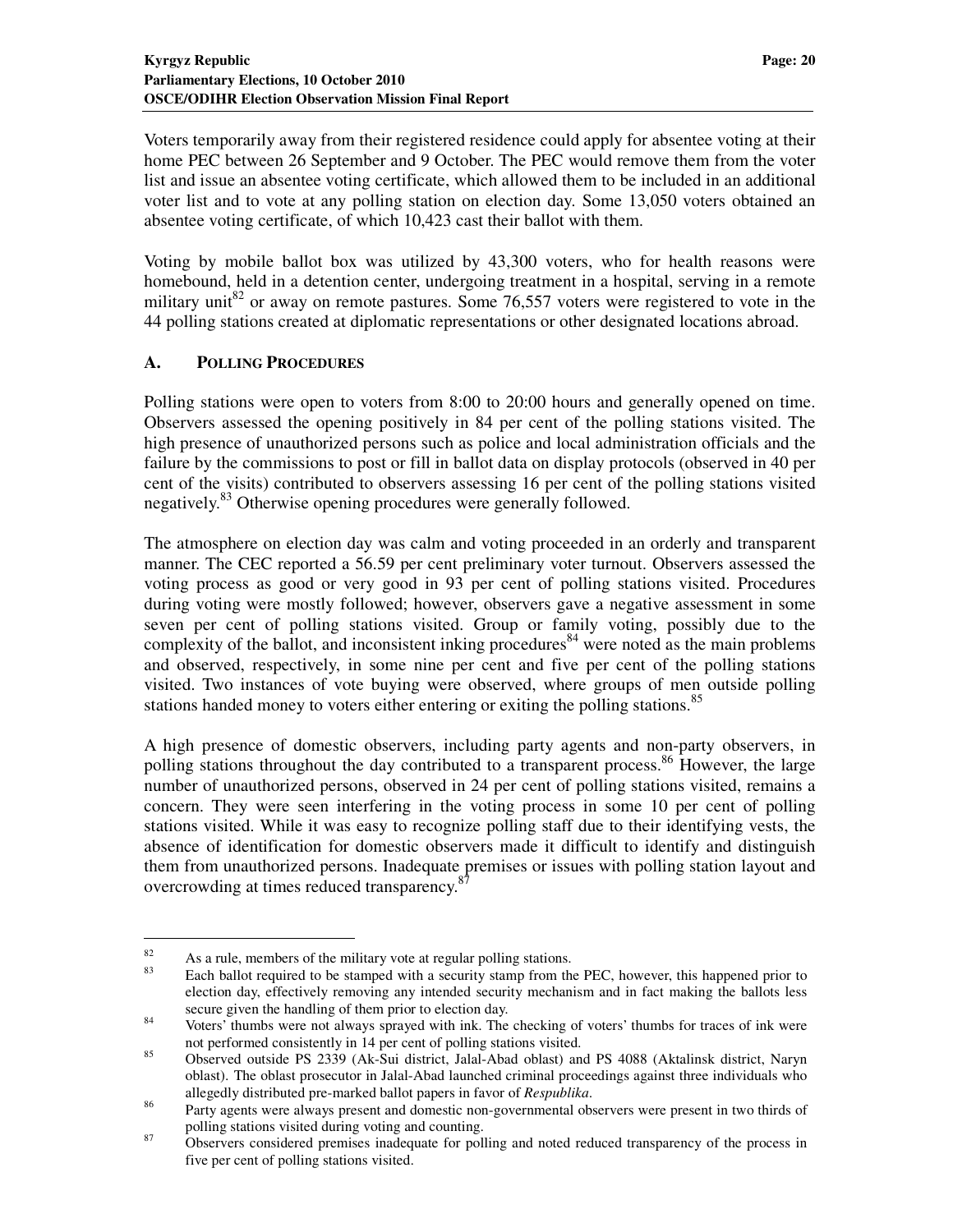The CEC did not foresee that the ballot boxes provided would be insufficient to contain all the completed ballots. At midday, they requested that PECs empty any full ballot boxes into sealed containers or bags and continue voting with the empty, resealed, stationary ballot boxes.

# **B. COUNTING PROCEDURES**

Closing procedures and the count were observed in 102 polling stations across the country. Overall the assessment of the count was negative in every third polling station visited. There was significant regional variation, with Jalal-Abad and Talas oblasts assessed particularly negatively. Counting procedures were not followed by PECs in nearly half of polling stations visited. Observers generally ascribed this to poor organization and understanding of procedures, but also noted instances of commissioners deliberately skipping prescribed counting procedures to speed up the process.<sup>88</sup>

The completion of the results protocol caused significant problems due to its complexity. Incorrectly completed protocols were noted in 20 per cent of the counts observed, and in one in four counts the PEC did not administer a control check of protocol figures. Observers noted pre-signed but empty protocols in 16 polling stations and protocols completed partly in pencil in 7 polling stations. Non-PEC members were observed participating in the count in 14 polling stations. Generally, protocols and other election material were brought directly to the TEC.<sup>89</sup>

# **C. TABULATION**

 $\overline{a}$ 

Observers followed the tabulation of results in 42 of the 57 TECs throughout election night. Four in ten results protocols delivered to the TEC were amended, reflecting the fact that PECs had significant problems completing them properly. Most protocols were amended on the spot by the TEC, and PECs were rarely ordered to do a recount, as required by law before protocols are changed.<sup>90</sup> Observers assessed that the protocol amendments were generally justified, though they noted instances of figures being changed just to fit control equations. Overall, observers assessed the tabulation process negatively in 11 TECs visited (26 per cent).

Observers generally had access to all aspects of the tabulation process, including to the electronic processing of results through the *GAS Shailoo* system.<sup>91</sup> Domestic observers, including party agents, were present in two-thirds of the TECs visited and contributed to a transparent process. However, in 29 cases observers assessed the TEC facilities as inadequate for tabulation due to insufficient space or tabulation taking place in separate rooms, which reduced transparency. Though unauthorized persons were again present in all TECs visited, they were only observed interfering in the process in two instances.

<sup>&</sup>lt;sup>88</sup> In 40 counts observed, the PEC did not establish ballot totals before sorting them according to preference; in 23, the content of the mobile and stationary boxes was not mixed before sorting and counting; and in 54, ballots were not shown so that all present could see the voter's mark.

<sup>89</sup> In Kara-Suu (Osh oblast) PEC 5196 stopped at the *Akimyat* (local administration) to deliver information before proceeding to the TEC.

<sup>&</sup>lt;sup>90</sup> With the exception of the Bazar-Korgon TEC (Jalal-Abad oblast), observers noted very few instances of TECs ordering a recount. In Balykchy TEC, PEC members, who had been ordered to do a recount, were observed changing protocols in the TEC premises.

<sup>&</sup>lt;sup>91</sup> Exceptions were reported from Balykchy, Kochkor and Tash-Komur TECs, where observers were not granted full access.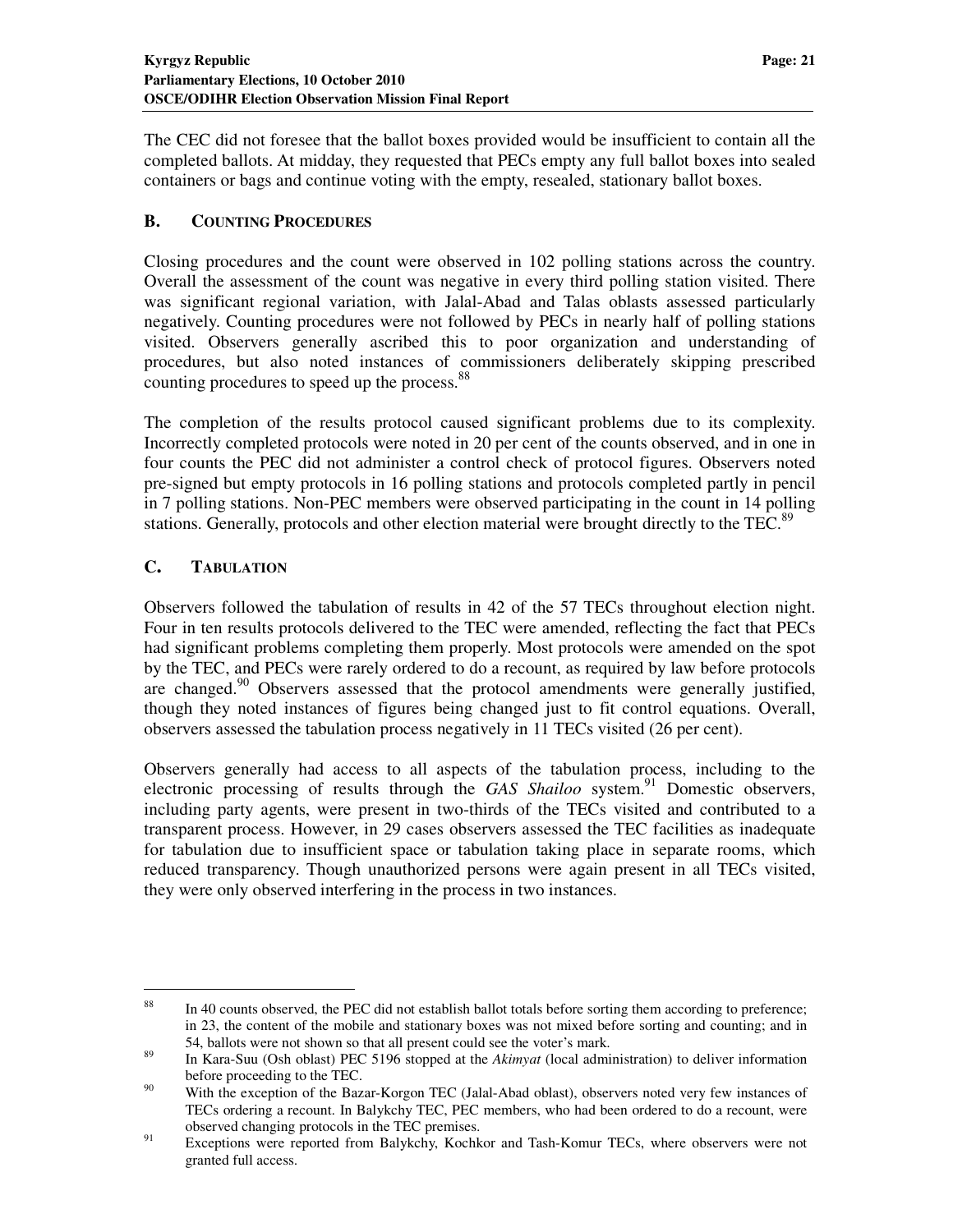# **XVI. ANNOUNCEMENT OF RESULTS AND POST-ELECTION DEVELOPMENTS**

As during the referendum, and in a positive move to increase transparency, the CEC uploaded preliminary results on its website throughout election night, broken down by polling station and based on the electronically transmitted data from TECs through the *GAS Shailoo* system.

The release of preliminary voting data on 12 October revealed that some 198,456 voters had been added to the voter lists in polling stations and 46,514 deleted, taking the total number of registered voter in the country to 3,004,361. Based on this number, the CEC calculated the preliminary national and regional thresholds for allocating seats in parliament and announced that according to the preliminary results, five parties, *Ata-Jurt*, SDPK*, Ar Namys, Respublika* and *Ata Meken*, had successfully passed the thresholds. In sixth place was *Butun Kyrgyzstan* with 4.84 per cent of the vote, 0.16 per cent below the 5 per cent national threshold.

In the following days, *Butun Kyrgyzstan* organized protests around the country, including a hunger strike in Osh, claiming that the additional voter list totals had been artificially inflated and demanded that the CEC should calculate thresholds based on the preliminary 2,852,419 voter total announced on 15 September, which would be contrary to the law. This, according to their calculation, would bring *Butun Kyrgyzstan* above the threshold. A few other parties initially supported their claims and began publicly questioning the accuracy of the reported voter list data.

In a positive response to this, on 14 October, the CEC invited political parties to submit their copies of PEC protocols which contained discrepancies to those published by the CEC. The CEC formed a working group for the purpose of verifying protocol differences. After a review of the protocols submitted by the parties, the CEC, together with the political parties, audited all PEC protocols and detected frequent incorrect voter list figures, mainly due to the complexity of the protocol and as a result of human error. Moreover, these mistakes rarely affected the voting results. As a consequence, the CEC adjusted voter list figures in 1,406 PEC protocols. Subsequently, the CEC and political parties drew up 'acts' listing a further 92 polling stations where the protocol verification process was not able to eliminate the revealed discrepancies.

The CEC agreed with representatives of political parties to consult original election materials for those 92 polling stations and on 17 October ordered the delivery of all election documents to Bishkek. On 26 and 27 October, the CEC consulted the original voter lists in a transparent process open to party representatives, observers and media. After consulting the original voter lists, the CEC was able to address most remaining discrepancies and adjusted voter list figures in a number of PEC protocols. Five PECs had their protocols annulled for various violations of procedures.<sup>92</sup> Subsequently, the CEC adjusted the respective TEC and OEC protocols. As a result of the verification process, the overall number of registered voters (excluding absentee and out-of-country voters) increased by  $30,874$  voters.<sup>93</sup>

At the same time, the CEC verified protocols received from polling stations abroad. Major procedural irregularities were revealed and led the CEC to annul the results of 20 of the 44 polling stations abroad.<sup>94</sup> In several instances, the CEC requested the Prosecutor General to

 $\overline{a}$ 

<sup>&</sup>lt;sup>92</sup> The CEC annulled the results of PEC 5474 (no PEC stamp on ballots), PEC 5065 (violations during the count of votes), PEC 5290 (891 voter entries lacked ID serial numbers), and PEC 5301 and 5558 (falsified voter signatures). These were all located in Osh city or Osh oblast.

<sup>93</sup> See CEC Resolution No  $321$  of 28 October and  $323$  of 29 October.

The main reasons for annulling the results protocols from abroad related to the registration of voters on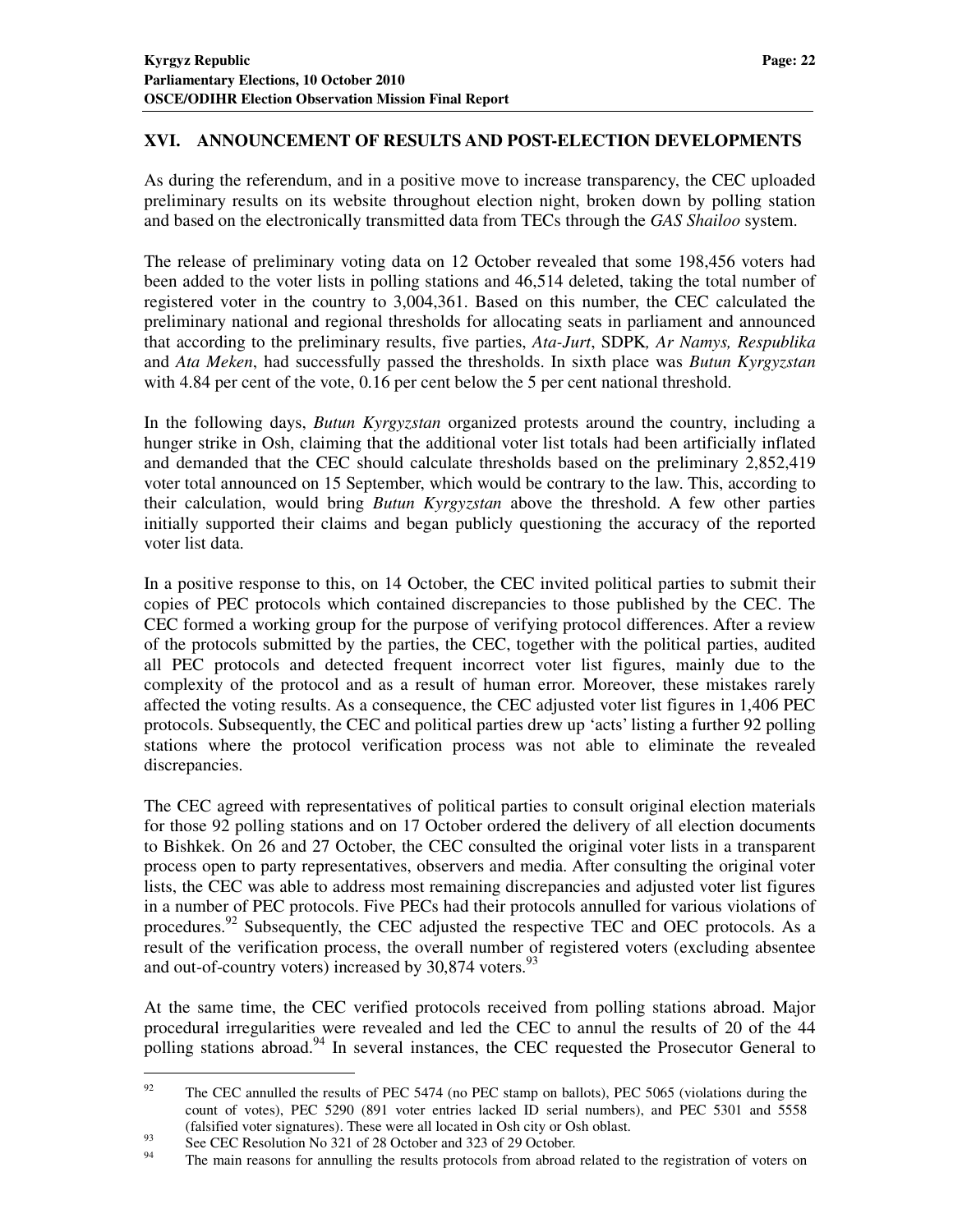$\ddot{\phantom{a}}$ 

take measures against the head of the diplomatic mission for neglect.<sup>95</sup>

On 1 November the CEC announced the final results and confirmed that five parties had passed the two thresholds. The CEC allocated 28 parliamentary seats to *Ata-Jurt*, 26 to SDPK, 25 to *Ar Namys*, 23 to *Respublika* and 18 to *Ata Meken*. The voter turnout was announced at 55.31 per cent.<sup>96</sup> *Butun Kyrgyzstan* contested the final results in court repeating their demand for a recalculation of thresholds. These and other claims against the final result filed by several parties, including *Butun Kyrgyzstan,* were all dismissed. Negotiations on coalition-building were still ongoing between party leaders at the time of writing this report.

Following a few post-election candidate resignations, the new parliament convened with 28 female members (23.33 per cent) and 14 members (11.66 per cent) belonging to a national minority.<sup>97</sup>

The CEC did not display its final results protocol on its website, nor did it publish the protocols of the seven Oblast commissions and the Bishkek and Osh City Election Commissions, on which it is required by law to base its own protocol. As a result, crucial data, including for the purpose of verifying threshold calculations, were not available to the public.

Prior to announcing final results, the CEC, while in session, heard a report from its legal department about the 679 complaints and appeals it received during the election process. While most were categorized as requests for clarifications, 225 of them, mostly from political parties, were treated as complaints but mainly responded to by letter. Thirty were referred to a court or the Prosecutor General, and a further sixteen to the state security service or the police. The CEC took notice of the report without going into the substance of any of the complaints.

In the post-election period the CEC unfortunately intensified its practice of conducting working meetings closed to observers and advisory vote members, but sometimes open to representatives of political parties. While the involvement of election contestants in the verification process was commendable, this practice reduced transparency for other election stakeholders, including non-partisan observers. Despite not holding any formal sessions between 9 and 25 October, the CEC took important procedural decisions for the protocol verification process, including the decision on 17 October to recall all election materials back to Bishkek. Such decisions should have been taken in session in line with the Electoral Code. Some CEC resolutions refer to decisions taken at closed meetings which could raise questions about the legality of its work in that particular time period.<sup>98</sup>

additional voter lists without proper ID, multiple identical signatures for receiving ballots or voter lists not being stamped and certified by the respective head of the institution.

<sup>&</sup>lt;sup>95</sup> The registration of large number of voters on additional voter list and large number of identical signatures on voter lists is of particular concern.

<sup>&</sup>lt;sup>96</sup> Some 2.58 per cent of voters used mobile voting and 0.62 per cent used an absentee certificate. Early voting accounted for 0.06 per cent of the votes. The overall number of invalid ballots, including data from 25 PECs where results were annulled, was 3.69 per cent. A total of 68.14 per cent of all votes cast abroad were invalidated due to the annulment of 20 PEC results. Excluding these annulled polling stations, the invalid rate was only 1.15 per cent.

<sup>&</sup>lt;sup>97</sup> After election day, six elected candidates from *Respublika* and one from *Ata Meken* resigned. They were replaced by the next ranking candidate on the respective party list. The resignations did not affect the gender balance of the new parliament; however a minority candidate was replaced by an ethnic Kyrgyz. There are seven ethnic Russian, three ethnic Uzbeks and six from other nationalities in the new parliament. Members of parliament must leave their seats in case they are appointed minister.

<sup>98</sup> CEC Resolution No 321 of 28 October refers to CEC Decisions No 9 through 17 of 26 October. To the knowledge of the OSCE/ODIHR EOM no CEC sessions were held on this date.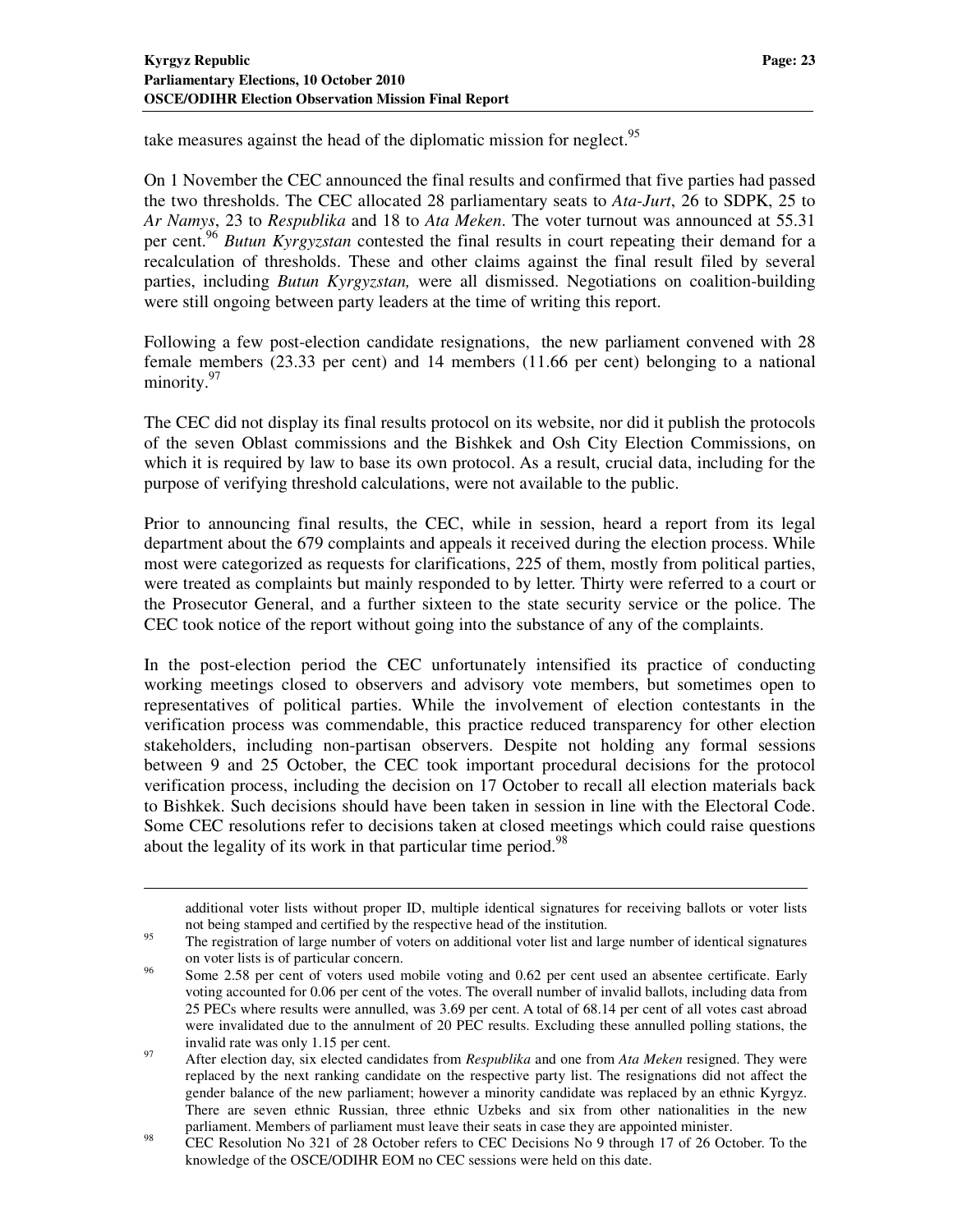# **XVII. RECOMMENDATIONS**

The following recommendations are offered for consideration by the authorities, political parties and civil society of the Kyrgyz Republic with a view to supporting their stated efforts to improve the electoral process. These recommendations should be read as supplementary to previous OSCE/ODIHR recommendations. The OSCE/ODIHR stands ready to assist the authorities to further improve the electoral process.

# **A. PRIORITY RECOMMENDATIONS**

- 1. The revision of the electoral code is necessary to bring it in line with provisions of the new Constitution, OSCE commitments and other international standards. It is important that such revision be undertaken in an open, inclusive and consultative process which engages representatives of State authorities, political parties, civil society, women and national minorities.
- 2. Consideration should be given to establishing a centralized, electronic voter register from which voter lists for precincts are drawn that would allow regional and national crosschecking for any duplicates or errors. This electronic voter register could also be crosschecked with residency records for possible errors.
- 3. In light of the inefficiency of the *propiska* residency registration system in accurately reflecting where citizens actually reside, the national registration system would benefit from further reforms to provide accurate data on which to base the voter lists. This would also improve the accuracy and inclusiveness of the voter lists. Such reforms would result in diminishing the need for absentee voting through certificates and the registration of voters on additional voter lists in polling stations on election day.
- 4. Consideration should be given to calculating thresholds for the allocation of parliamentary seats based on the number of valid votes cast, rather than against the number of registered voters, in line with international practice. The regional threshold could be reconsidered as it may compromise the principles of a proportional representation system.
- 5. Training for election commission members needs further enhancement. Consideration could be given to including step-by-step procedures, especially for counting, protocol completion and tabulation, in the training manuals. It is important that training is made available in preferred languages other than Kyrgyz and Russian in ethnically mixed areas to maximize its effectiveness.
- 6. It is recommended to establish an independent professional supervisory body for electronic media responsible for issuing licenses, monitoring the electronic media and implementing media legislation. During elections such a supervisory body could adopt guidelines on media coverage of the campaign, monitor media compliance with the legal framework, react to violations and adjudicate media-related election disputes in conjunction with the CEC.
- 7. Media outlets should fulfill their legal obligations to provide impartial and balanced coverage of the election campaign in their news and information programs. Consideration could be given to expand on this responsibility during elections in the election code in line with international good practices. To facilitate coverage of the elections and the campaign in the media, the code should clearly distinguish between the conduct of the campaign and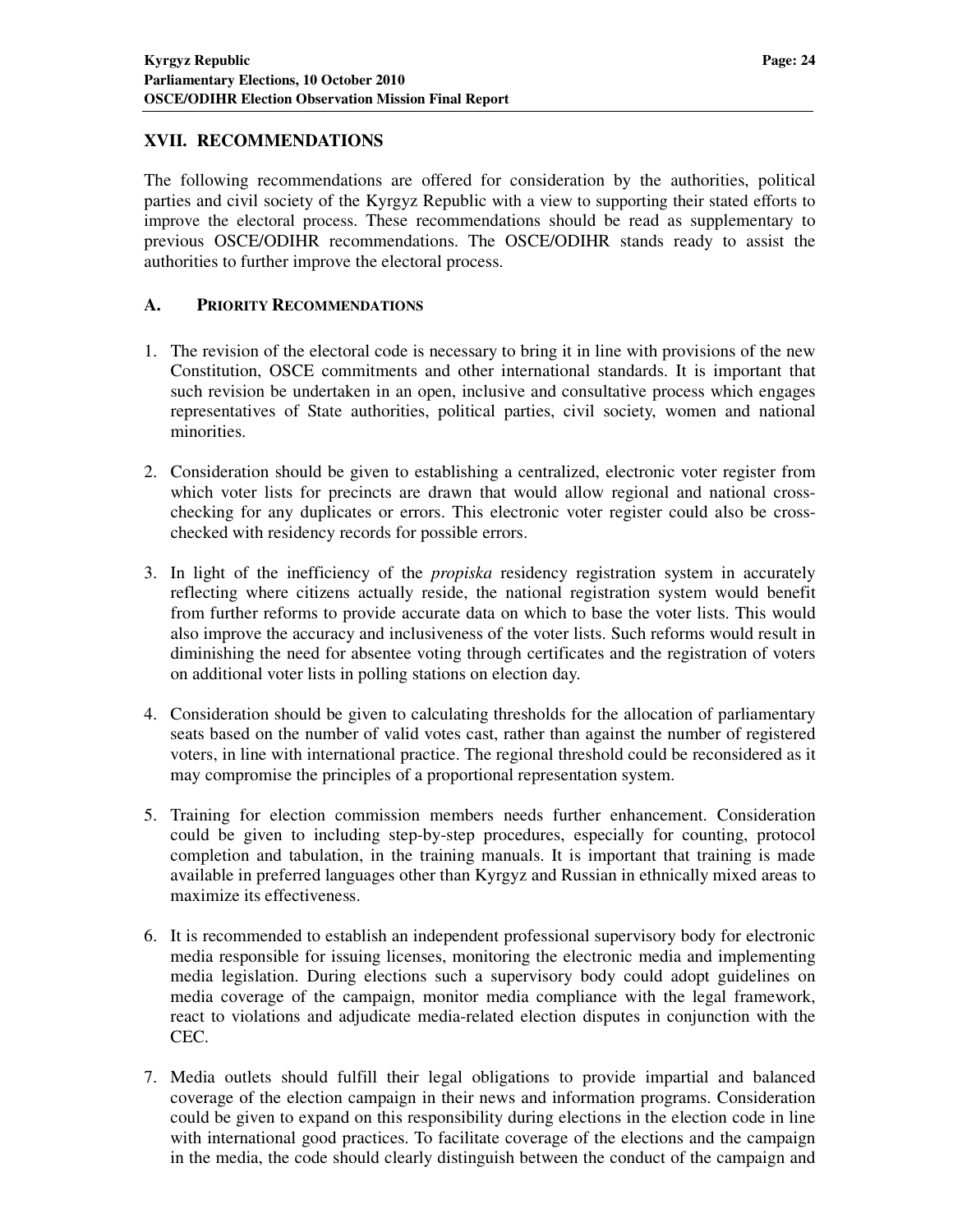the coverage of the campaign in the media; the latter should not as such be considered as campaigning.

- 8. To ensure effective remedy for complainants, election commissions should consider and formally address all complaints and respond to them in writing.
- 9. For the CEC to fulfill all its functions in a timely and efficient manner during the election process, it is necessary to provide it with sufficient human and financial resources. The CEC audit group would also benefit from receiving more resources to effectively check the campaign finance reports provided by the parties.
- 10. Results protocols should be shortened and simplified to enable greater accuracy and reduce the need for corrections at the TEC level.

#### **B. OTHER RECOMMENDATIONS**

#### **Legal**

- 11. In the revision of the electoral code, it is important to devote particular attention to ensuring the right of independent candidates to stand in parliamentary elections, as well as the right of elected members of parliament to leave or join a parliamentary faction at their discretion, and to limiting the existing restrictions on suffrage for persons serving a prison term in proportion to the gravity of the crime committed.
- 12. It is recommended that the minimum number of parliamentary candidates a party may nominate is the number of parliamentary seats a party can attain in parliament. In order for voters to be informed of which candidates stand on election day, the CEC could consider publishing updated and final lists of registered candidates.

#### **Election Administration**

- 13. It is important that the CEC continues to enhance the transparency of all aspects of the election process and at all levels of the election administration. In this respect, it could be considered to oblige the CEC by law to promptly publicize its decisions.
- 14. TECs should be provided with adequate premises and infrastructure. As previously recommended by the OSCE/ODIHR, consideration could be given to locating TECs outside administration buildings as a safeguard against possible interference by local administrations.
- 15. The criteria for selecting members of lower-level commissions are meant to enhance trust in the election administration. Educational background and experience could be used as additional criteria for selection of commission members. If commission nominees from groups of voters are to be retained, a mechanism for enforcing their non-political status should be considered.
- 16. To avoid voter confusion, the ballot design could be simplified and a single multi-lingual ballot could be considered.

#### **Voter Registration and Voter Lists**

17. The introduction of a pre-election day deadline for updating the voter lists, including additions, could be considered to strengthen the integrity of final voter lists.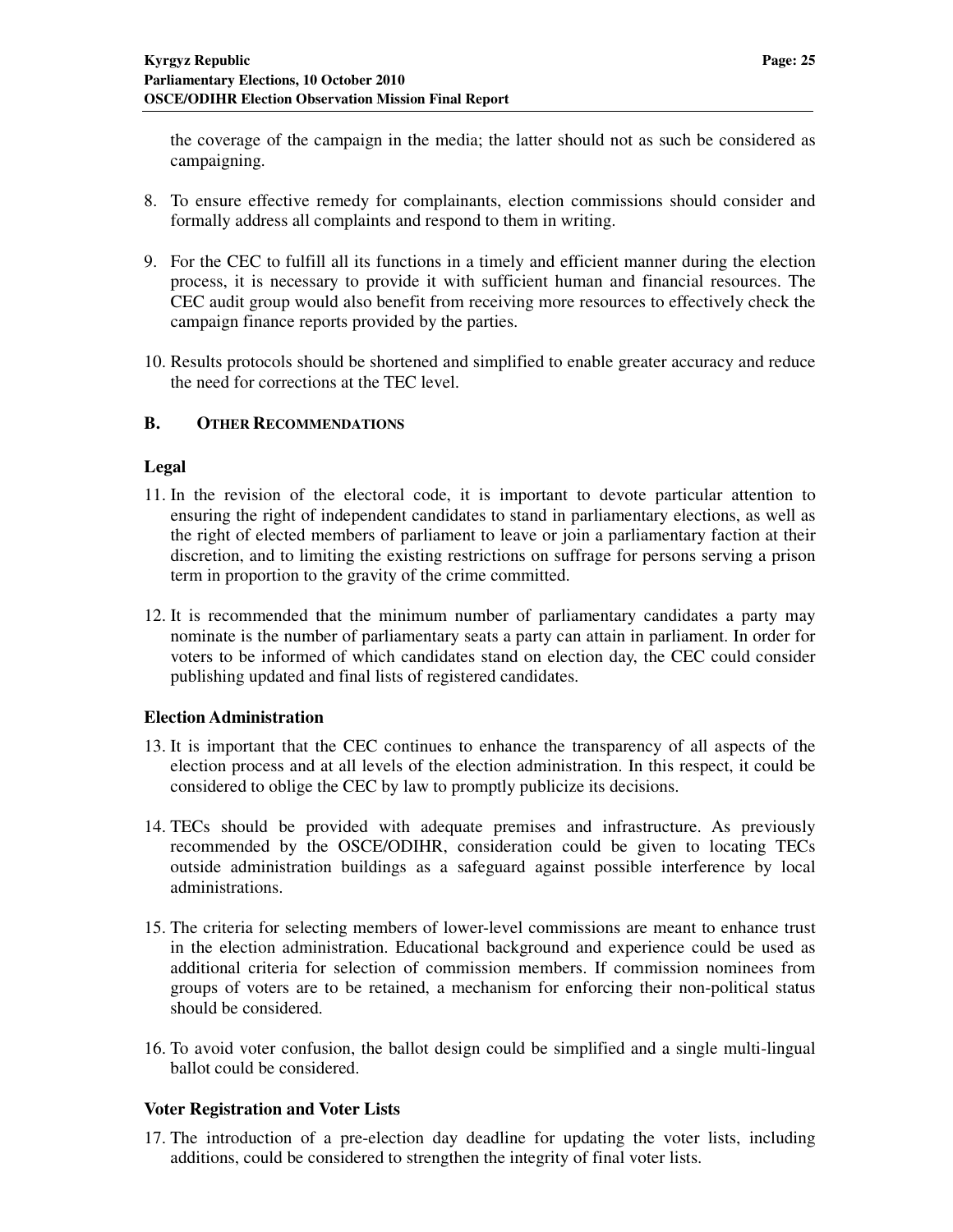18. To enhance transparency, consideration could be given to publishing voter list figures by polling station centrally, for example on the CEC website, prior to election day. Also, maintaining the practice of printing a second preliminary voter list for public display at PECs should be considered as it enhanced transparency and the possibility for voters to check their voter list entries.

#### **Candidate Registration and Election Campaign**

- 19. The electoral code could specify a short interval between the end of candidate registration and the start of the campaign to allow time for determining the party order on the ballot and the allocation of free airtime.
- 20. In order to provide better opportunities for all contestants to campaign on a level playing field, local authorities could allocate more public spaces for campaign materials and be obliged to make their decisions on this public.
- 21. Independent monitoring of party and campaign financing should be enhanced to ensure transparency and accountability and provide information to voters. Political parties' reports on preliminary campaign expenditures could be made public prior to election day to inform voters about the identity of the donors for a particular party.

# **Media**

- 22. Journalists would benefit from receiving clear guidance on how to implement the legal provision for equal rights of contestants in the coverage of the campaign in news and information programs.
- 23. Defamation should be decriminalized in line with good international practices. Furthermore, civil law should be amended so that it becomes the means through which defamation actions can be settled fairly.
- 24. Consideration could be given to setting a limit on the total amount of paid airtime political parties can purchase. This would help in ensuring equitable conditions and a level playing field for election contestants.

#### **Participation of Women**

- 25. Consideration could be given to extending gender distribution requirements so that they also apply to the final candidate list. In addition, political parties could be obliged to replace any withdrawn candidate with a member of the same gender and to position women higher on their candidate lists.
- 26. Political parties should provide female candidates opportunities which are equal to those of their male colleagues to address the public at rallies and be featured in party campaign materials and advertisements.
- 27. Political parties could consider ways to connect with women voters and provide for leadership advancement of female party members.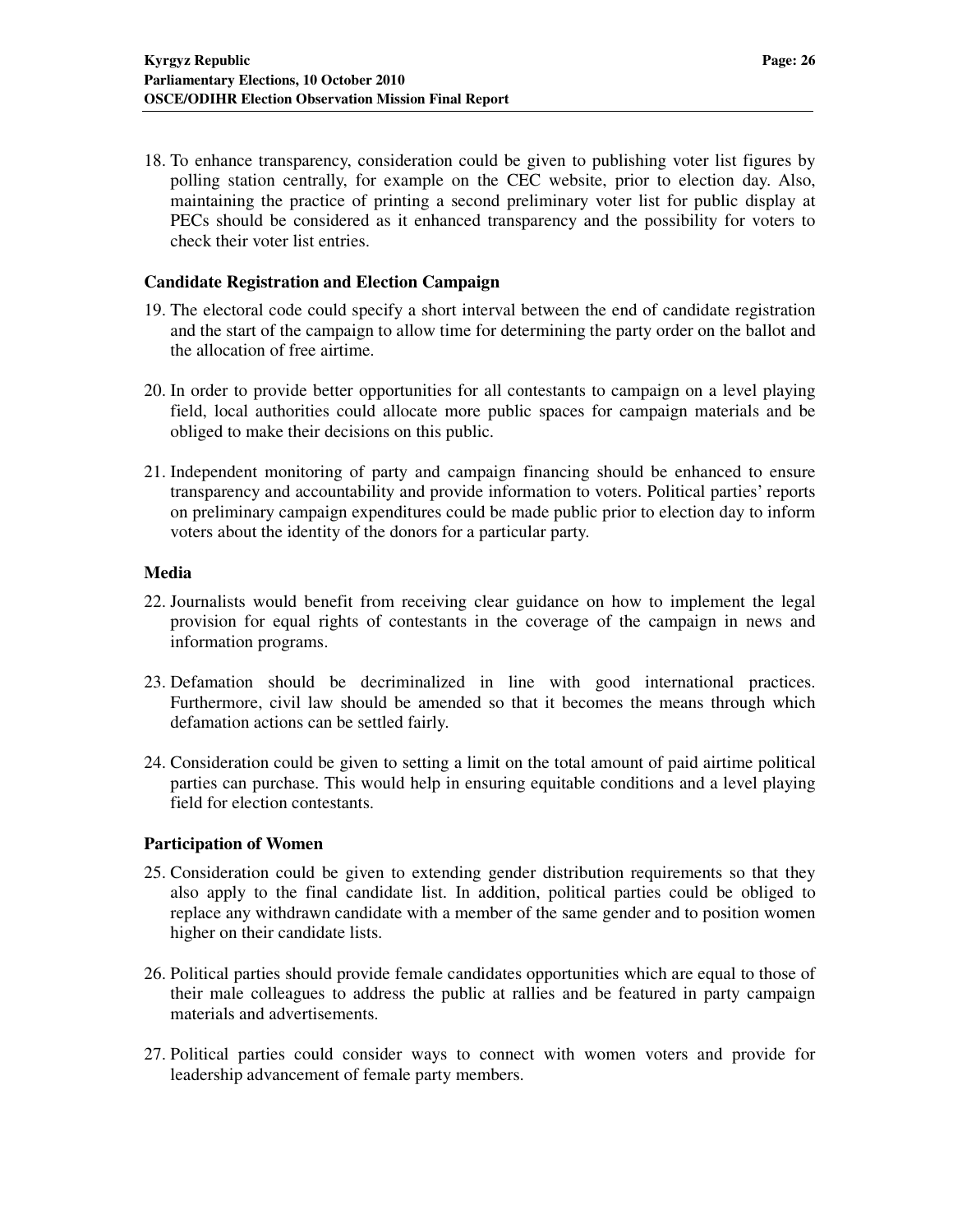#### **Participation of National Minorities**

- 28. To enhance the participation of national minorities in the elections, the authorities and political parties should consider and encourage the production of voter information and campaign material in languages used by national minorities.
- 29. When amending electoral legislation, authorities are encouraged to consult national minorities on issues of concern to them in order to ensure their effective participation in the election process.

# **Complaints**

30. The legal framework could provide more clarity on the mandates of each adjudicating body in dealing with complaints according to the nature of the complaint and the potential remedy or sanction.

#### **Election Day**

- 31. The election administration should address widespread shortcomings such as the inconsistent use of inking and the large presence of unauthorized persons in polling stations during the voting and counting process and at TECs during the tabulation of results.
- 32. The practice of providing identifying vests to polling staff on election day could be continued. Identifying badges for all observers could be introduced in order to facilitate a clear distinction between persons authorized and not authorized to be present in polling stations and at tabulation.
- 33. The rights of domestic observers, including party agents, to access the result tabulation process at the municipal, district and regional levels of the election administration and to receive certified copies of their respective tabulation protocols should be respected.
- 34. In order to enhance transparency and following the good practice partially implemented by the CEC, the CEC could be obliged by law to publish a breakdown of the election results, both preliminary and final, by polling station and aggregated by district (TEC), oblast (OEC) and nationally at a central source.
- 35. Political parties could consider providing training to their party agents to enhance their role in the election process.
- 36. While efforts to ensure enfranchisement of all voters through mechanisms such as special polling stations, as well as early, absentee and mobile voting is understandable, these procedures should be more tightly specified, better controlled and more transparent to safeguard against abuse.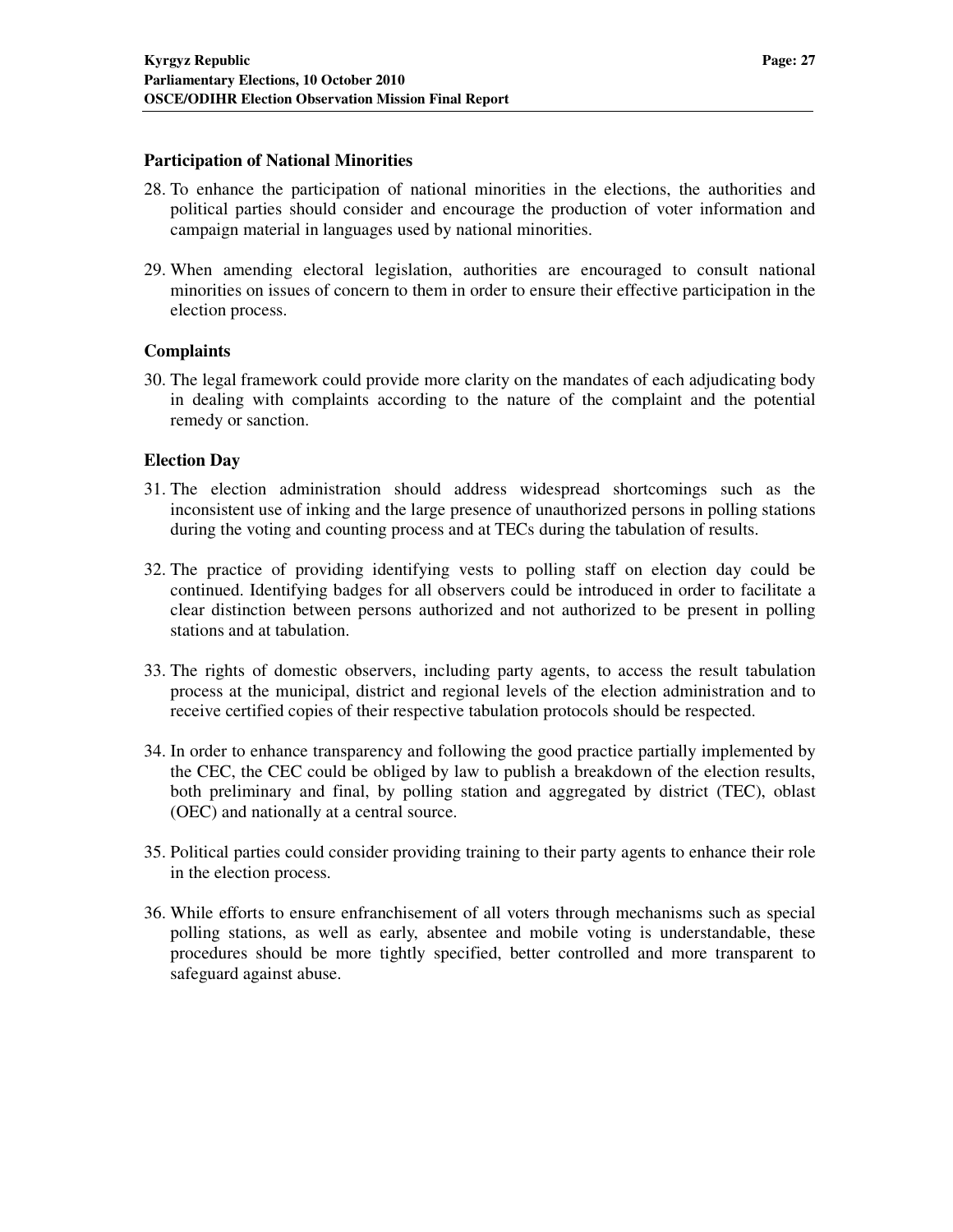#### **ANNEX: OFFICIAL ELECTION RESULTS**

| Main Voter Lists                              | 2,837,989 |        |
|-----------------------------------------------|-----------|--------|
| <b>Additional Voter Lists</b>                 | 198,714   |        |
| <b>Total Number of Registered Voters</b>      | 3,036,703 |        |
|                                               |           |        |
| Voted in Polling Stations                     | 1,635,383 |        |
| Mobile Voting                                 | 43,300    |        |
| Early Voting                                  | 1,027     |        |
| <b>Total Votes Cast (Turnout)</b>             | 1,679,710 | 55.31% |
|                                               |           |        |
| Invalid (excluding annulled polling stations) | 19,354    | 1.15%  |
| <b>Total Invalid Ballots</b>                  | 61,956    | 3.69%  |
|                                               |           |        |
| Absentee Voter Certificates Issued            | 13,050    |        |
| Absentee Voter Certificates Used              | 10,423    |        |

| <b>Political Party</b>    | # of Votes | $\%$ | <b>Seats in Parliament</b> |
|---------------------------|------------|------|----------------------------|
| Ata-Jurt                  | 257,100    | 8.47 | 28                         |
| <b>SDPK</b>               | 237,634    | 7.83 | 26                         |
| <b>Ar-Namys</b>           | 229,916    | 7.57 | 25                         |
| <b>RESPUBLIKA</b>         | 210,594    | 6.93 | 23                         |
| Ata-Meken                 | 166,714    | 5.49 | 18                         |
| Butun Kyrgyzstan          | 139,548    | 4.60 |                            |
| Ak-Shumkar                | 78,673     | 2.59 |                            |
| Zamadash                  | 55,907     | 1.84 |                            |
| Meken Yntymagy            | 46,070     | 1.52 |                            |
| Sodrujestvo               | 35,560     | 1.17 |                            |
| <b>BEK</b>                | 32,355     | 1.07 |                            |
| Akyikat                   | 24,431     | 0.80 |                            |
| <b>Greens Party</b>       | 11,056     | 0.36 |                            |
| <b>NDPK</b>               | 10,960     | 0.36 |                            |
| Egemen Kyrgyzstan         | 9,338      | 0.31 |                            |
| Republican party          | 8,574      | 0.28 |                            |
| Communist party           | 7,818      | 0.26 |                            |
| Afghan war veterans       | 7,487      | 0.25 |                            |
| <b>SSSR</b>               | 5,776      | 0.19 |                            |
| 7th of April              | 5,484      | 0.18 |                            |
| Aikol El                  | 5,311      | 0.17 |                            |
| Soyuz Narodov Kyrgyzstana | 5,066      | 0.17 |                            |
| The Party of Builders     | 4,475      | 0.15 |                            |
| Jashasyn Kyrgyzstan       | 3,937      | 0.13 |                            |
| Party of economic revival | 1,935      | 0.06 |                            |
| Kaganat                   | 1,802      | 0.06 |                            |
| Ak-Tilek                  | 1,784      | 0.06 |                            |
| Ak Sanat                  | 939        | 0.03 |                            |
| Liberal-Progressive Party | 671        | 0.02 |                            |
| Against all               | 10,839     | 0.36 |                            |

Note: The five percent national threshold required to attain seats was 151,835.